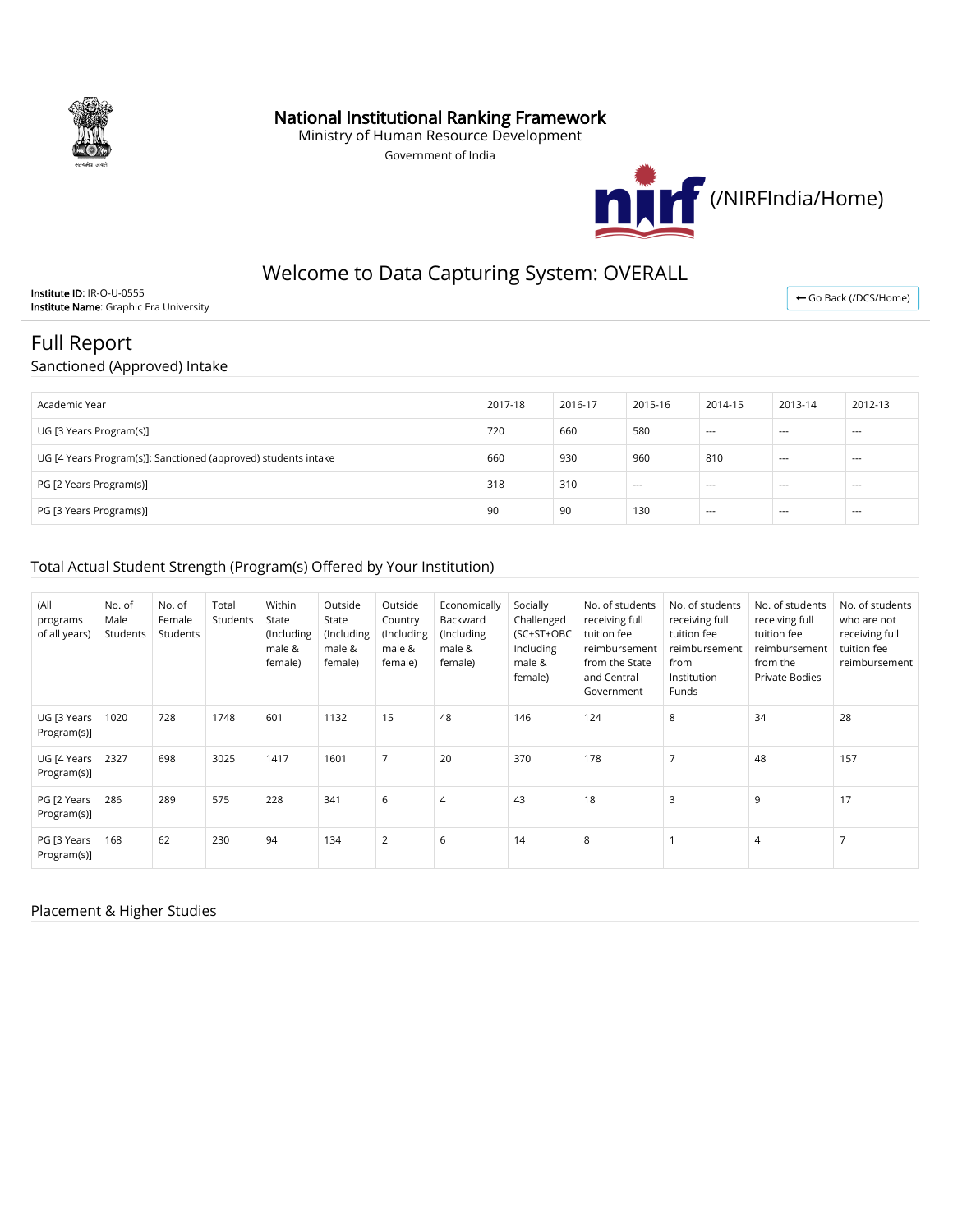|                  | UG [3 Years Program(s)]: Placement & higher studies for previous 3 years |                                                       |                  |                                                      |                  |                                                                |                              |                                                            |                                                          |  |
|------------------|--------------------------------------------------------------------------|-------------------------------------------------------|------------------|------------------------------------------------------|------------------|----------------------------------------------------------------|------------------------------|------------------------------------------------------------|----------------------------------------------------------|--|
| Academic<br>Year | No. of first year<br>students intake in<br>the year                      | No. of first year<br>students admitted in<br>the year | Academic<br>Year | No. of students<br>admitted through<br>Lateral entry | Academic<br>Year | No. of students<br>graduating in<br>minimum stipulated<br>time | No. of<br>students<br>placed | Median salary of<br>placed<br>graduates (Amount<br>in Rs.) | No. of students<br>selected for<br><b>Higher Studies</b> |  |
| $(2013-14)$      | 210                                                                      | 189                                                   | $(2014-15)$ 0    |                                                      | $(2015-16)$      | 171                                                            | 150                          | 220000 (Two lakh<br>twenty thousand<br>only)               | 21                                                       |  |
| $(2014-15)$      | 310                                                                      | 275                                                   | $(2015-16)$ 0    |                                                      | $(2016-17)$      | 234                                                            | 171                          | 220000 (Two lakh<br>twenty thousand<br>only)               | 53                                                       |  |
| $(2015-16)$      | 580                                                                      | 448                                                   | $(2016-17)$ 0    |                                                      | $(2017-18)$      | 326                                                            | 194                          | 255000 (Two Lakh<br>Fifty Five Thousand<br>Only)           | 83                                                       |  |

|                  | UG [4 Years Program(s)]: Placement & higher studies for previous 3 years |                                                       |                  |                                                      |                  |                                                                |                              |                                                            |                                                          |  |
|------------------|--------------------------------------------------------------------------|-------------------------------------------------------|------------------|------------------------------------------------------|------------------|----------------------------------------------------------------|------------------------------|------------------------------------------------------------|----------------------------------------------------------|--|
| Academic<br>Year | No. of first year<br>students intake in<br>the year                      | No. of first year<br>students admitted in<br>the year | Academic<br>Year | No. of students<br>admitted through<br>Lateral entry | Academic<br>Year | No. of students<br>graduating in<br>minimum stipulated<br>time | No. of<br>students<br>placed | Median salary of<br>placed graduates<br>(Amount in Rs.)    | No. of students<br>selected for<br><b>Higher Studies</b> |  |
| $(2012-13)$      | 1035                                                                     | 1022                                                  | $(2013-14)$ 8    |                                                      | $(2015-16)$      | 814                                                            | 514                          | 280000 (Two Lakh<br>Eighty Thousand<br>Only)               | 49                                                       |  |
| $(2013-14)$      | 810                                                                      | 770                                                   | $(2014-15)$ 6    |                                                      | $(2016-17)$      | 474                                                            | 348                          | 325000 (Three Lakh<br><b>Twenty Five</b><br>Thousand Only) | 71                                                       |  |
| $(2014-15)$      | 810                                                                      | 753                                                   | $(2015-16)$ 6    |                                                      | $(2017-18)$      | 495                                                            | 415                          | 325000 (Three Lakh<br><b>Twenty Five</b><br>Thousand Only) | 79                                                       |  |

| PG [2 Years Program(s)]: Placement & higher studies for previous 3 years |                                                     |                                                    |                  |                                                          |                              |                                                      |                                                |  |  |
|--------------------------------------------------------------------------|-----------------------------------------------------|----------------------------------------------------|------------------|----------------------------------------------------------|------------------------------|------------------------------------------------------|------------------------------------------------|--|--|
| Academic<br>Year                                                         | No. of first year<br>students intake in the<br>year | No. of first year students<br>admitted in the year | Academic<br>Year | No. of students graduating in<br>minimum stipulated time | No. of<br>students<br>placed | Median salary of placed<br>graduates (Amount in Rs.) | No. of students selected<br>for Higher Studies |  |  |
| $(2014-15)$                                                              | 320                                                 | 212                                                | $(2015-16)$      | 156                                                      | 83                           | 280000 (Two Lakh Eighty<br>Thousand Only)            | 9                                              |  |  |
| $(2015-16)$                                                              | 410                                                 | 200                                                | $(2016-17)$      | 151                                                      | 139                          | 256000 (Two lakh Fifty Six<br>Thousand Only)         | 12                                             |  |  |
| $(2016-17)$                                                              | 310                                                 | 247                                                | $(2017-18)$      | 215                                                      | 119                          | 290000 (Two lakh Ninety<br>Thousand Only)            | 12                                             |  |  |

|                  | PG [3 Years Program(s)]: Placement & higher studies for previous 3 years |                                                       |                  |                                                      |                  |                                                                |                              |                                                         |                                                          |  |
|------------------|--------------------------------------------------------------------------|-------------------------------------------------------|------------------|------------------------------------------------------|------------------|----------------------------------------------------------------|------------------------------|---------------------------------------------------------|----------------------------------------------------------|--|
| Academic<br>Year | No. of first year<br>students intake in<br>the year                      | No. of first year<br>students admitted in<br>the year | Academic<br>Year | No. of students<br>admitted through<br>Lateral entry | Academic<br>Year | No. of students<br>graduating in<br>minimum stipulated<br>time | No. of<br>students<br>placed | Median salary of<br>placed graduates<br>(Amount in Rs.) | No. of students<br>selected for<br><b>Higher Studies</b> |  |
| $(2013-14)$      | 90                                                                       | 10                                                    | $(2014-15)$      | 68                                                   | $(2015-16)$      | 78                                                             | 50                           | 280000 (Two Lakh<br><b>Eightty Thousand</b><br>Only)    | 2                                                        |  |
| $(2014-15)$      | 90                                                                       | 9                                                     | $(2015-16)$      | 98                                                   | $(2016-17)$      | 67                                                             | 50                           | 300000 (Three Lakh<br>Only)                             | 3                                                        |  |
| $(2015-16)$      | 130                                                                      | 10                                                    | $(2016-17)$      | -81                                                  | $(2017-18)$      | 62                                                             | 26                           | 300000 (Three Lakh<br>Only)                             | 3                                                        |  |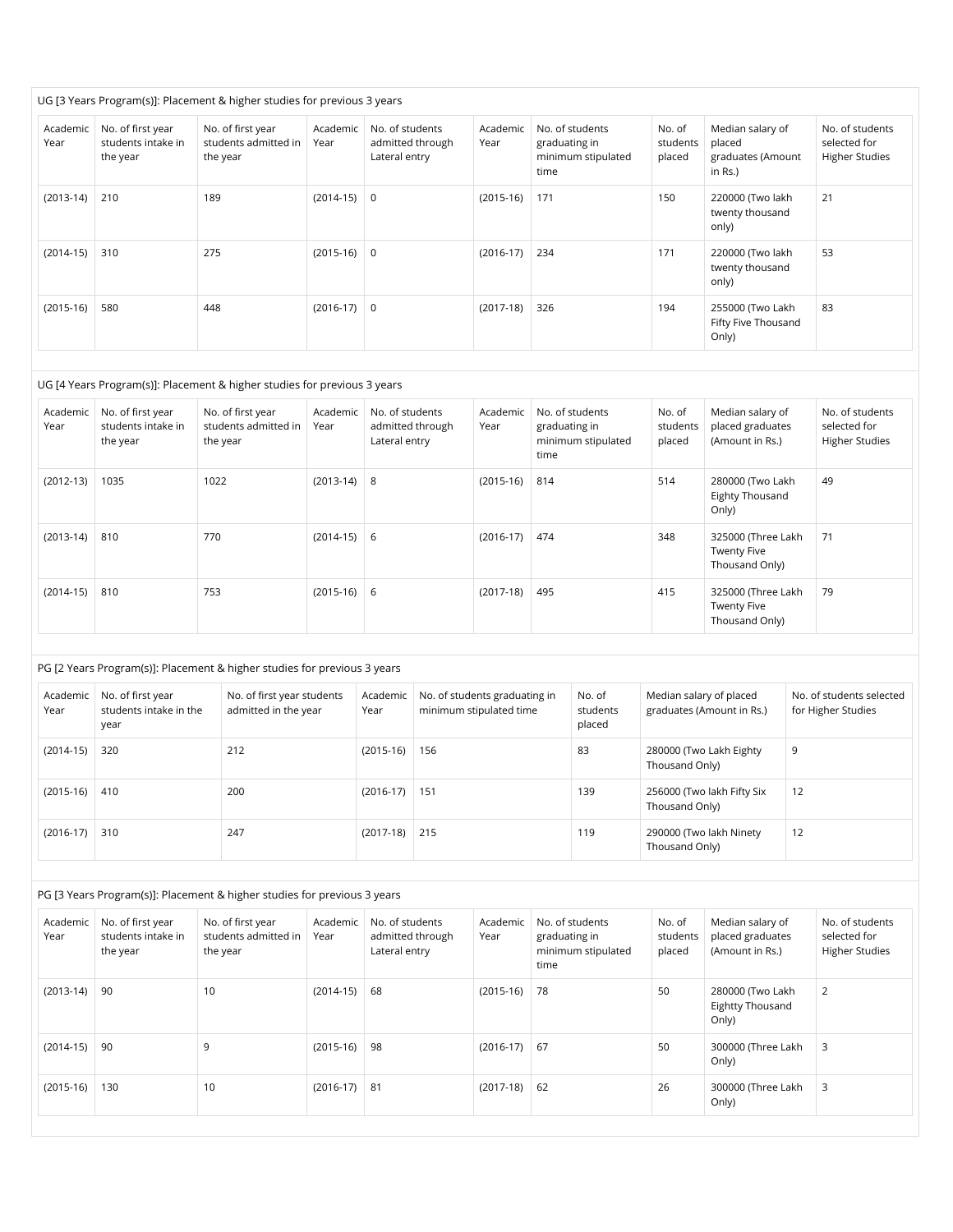#### Ph.D Student Details

| Ph.D (Student pursuing doctoral program till 2017-18; Students admitted in the academic year 2018-19 should not be entered here.) |                                                            |         |  |         |  |  |  |  |
|-----------------------------------------------------------------------------------------------------------------------------------|------------------------------------------------------------|---------|--|---------|--|--|--|--|
| <b>Total Students</b>                                                                                                             |                                                            |         |  |         |  |  |  |  |
| Full Time                                                                                                                         |                                                            | 27      |  |         |  |  |  |  |
| Part Time                                                                                                                         |                                                            | 32      |  |         |  |  |  |  |
|                                                                                                                                   |                                                            |         |  |         |  |  |  |  |
|                                                                                                                                   | No. of Ph.D students graduated (including Integrated Ph.D) |         |  |         |  |  |  |  |
|                                                                                                                                   | 2017-18                                                    | 2016-17 |  | 2015-16 |  |  |  |  |
| Full Time                                                                                                                         | 3                                                          |         |  | 3       |  |  |  |  |
| Part Time                                                                                                                         | 13                                                         | 11      |  | 3       |  |  |  |  |

## Financial Resources: Utilised Amount for the Capital & Operational expenditure for previous 3 years

| <b>Financial Year</b>                                                                                                                            | 2017-18                                                                | 2016-17                                                                        | 2015-16                                                                     |  |  |  |  |  |  |
|--------------------------------------------------------------------------------------------------------------------------------------------------|------------------------------------------------------------------------|--------------------------------------------------------------------------------|-----------------------------------------------------------------------------|--|--|--|--|--|--|
|                                                                                                                                                  | <b>Utilised Amount</b>                                                 | Utilised Amount                                                                | Utilised Amount                                                             |  |  |  |  |  |  |
| Annual Capital Expenditure on Academic Activities and Resources (excluding expenditure on buildings)                                             |                                                                        |                                                                                |                                                                             |  |  |  |  |  |  |
| Library                                                                                                                                          | 31717000 (Three Crore Seventeen                                        | 25813000 (Two Crore Fifty Eight La                                             | 24378000 (Two Crore Forty Three L                                           |  |  |  |  |  |  |
|                                                                                                                                                  | Lakh Seventeen Thousand Only)                                          | kh Thirteen Thousand Only)                                                     | akh Seventy Eight Thousand Only)                                            |  |  |  |  |  |  |
| New Equipment for Laboratories                                                                                                                   | 407806000 (Forty Crore Seventy Ei                                      | 409440000 (Forty Crore Ninety Fou                                              | 41223000 (Four Crore Twelve Lakh                                            |  |  |  |  |  |  |
|                                                                                                                                                  | ght Lakh Six Thousand Only)                                            | r Lakh Forty Thousand Only)                                                    | Twenty Three Thousand Only)                                                 |  |  |  |  |  |  |
| <b>Engineering Workshops</b>                                                                                                                     | 5286000 (Fifty Two Lakh Eighty Six                                     | 5245000 (Fifty Two Lakh Forty Five                                             | 4821000 (Forty Eight Lakh Twenty                                            |  |  |  |  |  |  |
|                                                                                                                                                  | Thousand Only)                                                         | Thousand Only)                                                                 | One Thousand Only)                                                          |  |  |  |  |  |  |
| Other expenditure on creation of Capital Assets (excluding expenditure                                                                           | 19527000 (One Crore Ninety Five L                                      | 18789000 (One Crore Eighty Seven                                               | 16222000 (One Crore Sixty Two La                                            |  |  |  |  |  |  |
| on Land and Building)                                                                                                                            | akh Twenty Seven Thousand Only)                                        | Lakh Eighty Nine Thousand Only)                                                | kh Twenty Two Thousand Only)                                                |  |  |  |  |  |  |
| Annual Operational Expenditure                                                                                                                   |                                                                        |                                                                                |                                                                             |  |  |  |  |  |  |
| Salaries (Teaching and Non Teaching staff)                                                                                                       | 322946000 (Thirty Two Crore Twen                                       | 285538000 (Twenty Eight Crore Fift                                             | 263461000 (Twenty Six Crore Thirt                                           |  |  |  |  |  |  |
|                                                                                                                                                  | ty Nine Lakh Forty Six Thousand O                                      | y Five Lakh Thirty Eight Thousand                                              | y Four Lakh Sixty One Thousand O                                            |  |  |  |  |  |  |
|                                                                                                                                                  | nly)                                                                   | Only)                                                                          | nly)                                                                        |  |  |  |  |  |  |
| Maintenance of Academic Infrastructure or consumables, other running<br>expenditures etc. (excluding maintenance of hostels and allied services) | 556083000 (Fifty Five Crore Sixty La<br>kh Eighty Three Thousand Only) | 557432000 (Fifty Five Crore Sevent<br>y Four Lakh Thirty Two Thousand<br>Only) | 537092000 (Fifty Three Crore Seve<br>nty Lakh Ninety Two Thousand Onl<br>y) |  |  |  |  |  |  |
| Seminars/Conferences/Workshops                                                                                                                   | 3908000 (Thirty Nine Lakh Eight Th                                     | 3867000 (Thirty Eight Lakh Sixty Se                                            | 2743000 (Twenty Seven Lakh Forty                                            |  |  |  |  |  |  |
|                                                                                                                                                  | ousand Only)                                                           | ven Thousand Only)                                                             | Three Thousand Only)                                                        |  |  |  |  |  |  |

IPR

| Calendar year            | 2017 | 2016 | 2015 |
|--------------------------|------|------|------|
| No. of Patents Published |      |      |      |
| No. of Patents Granted   |      |      | U    |

## Sponsored Research Details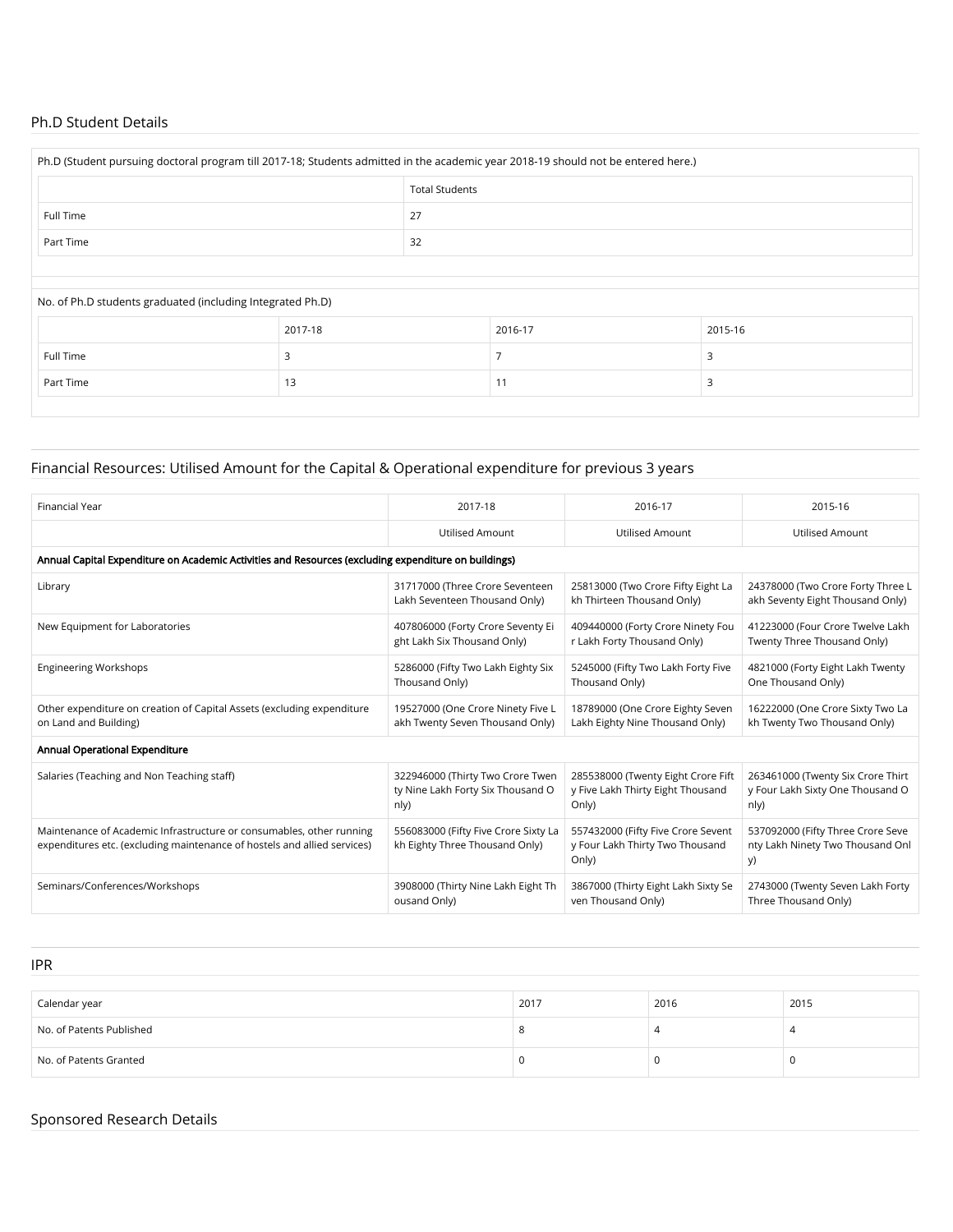| Financial Year                                     | 2017-18                                                                       | 2016-17                                                              | 2015-16                                                          |
|----------------------------------------------------|-------------------------------------------------------------------------------|----------------------------------------------------------------------|------------------------------------------------------------------|
| Total no. of Sponsored<br>Projects                 | 4                                                                             | b                                                                    |                                                                  |
| Total no. of Funding Agencies                      | 3                                                                             |                                                                      |                                                                  |
| <b>Total Amount Received</b><br>(Amount in Rupees) | 19395118                                                                      | 26334600                                                             | 6342730                                                          |
| Amount Received in Words                           | One Crore Ninety Three Lakh Ninety Five Thousand One<br>Hundred Eighteen Only | Two Crore Sixty Three Lakh Thirty Four Thousa<br>nd Six Hundred Only | Sixty Three Lakh Forty Two Thousand Seven<br>Hundred Thirty Only |

#### Consultancy Project Details

| Financial Year                                     | 2017-18                                                          | 2016-17                                                                           | 2015-16                                                          |
|----------------------------------------------------|------------------------------------------------------------------|-----------------------------------------------------------------------------------|------------------------------------------------------------------|
| Total no. of Consultancy<br>Projects               | 6                                                                | 17                                                                                | 15                                                               |
| Total no. of Client<br>Organizations               | 6                                                                | 15                                                                                | 13                                                               |
| <b>Total Amount Received</b><br>(Amount in Rupees) | 11884067                                                         | 23933135                                                                          | 8201853                                                          |
| Amount Received in Words                           | One Crore Eighteen Lakh Eighty For Thousan<br>d Sixty Seven Only | Two Crore Thirty Nine Lakh Thirty Three Thousand Ine H<br>undred Thirty Five Only | Eightty Two Lakh One Thousand Eight Hundre<br>d Fifty Three Only |

#### Executive Development Programs (Minimum one year duration)

| Financial Year                              | 2017-18 | 2016-17 | 2015-16 |
|---------------------------------------------|---------|---------|---------|
| Total no. of Executive Development Programs | 0       |         |         |
| Total no. of Participants                   | υ       |         |         |
| Total Annual Earnings (Amount in Rupees)    | 0       |         |         |
| Total Annual Earnings in Words              | Zero    | Zero    | Zero    |

## PCS Facilities: Facilities of physically challenged students

| 1. Do your institution buildings have Lifts/Ramps?                                                                                                        | Yes, more than 80% of the<br>buildings |
|-----------------------------------------------------------------------------------------------------------------------------------------------------------|----------------------------------------|
| 2. Do your institution have provision for walking aids, includingwheelchairs and transportation from one building to another for handicapped<br>students? | Yes                                    |
| 3. Do your institution buildings have specially designed toilets for handicapped students?                                                                | Yes, more than 80% of the<br>buildings |

6

## Faculty Details

1. How many faculty members of your institution have received highly reputed national/international awards/recognition from Central government agencies in the previous year (2017-18)?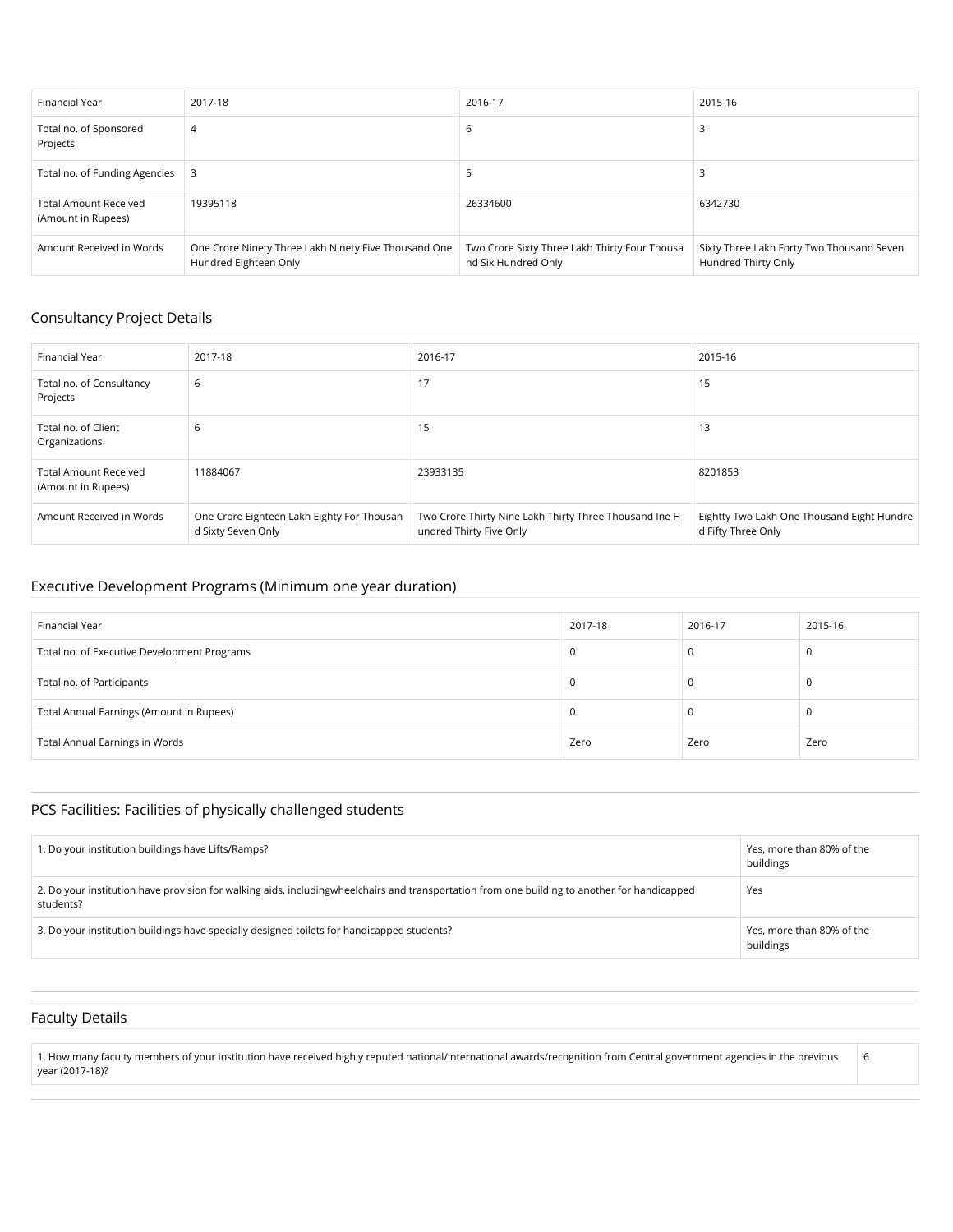| Srno           | Name                        | Age | Designation         | Gender | Qualification | Experience<br>(In Months) | Is Associated<br>Last Year | Currently working<br>with institution? | Joining<br>Date     | Leaving<br>Date          | Association<br>type |
|----------------|-----------------------------|-----|---------------------|--------|---------------|---------------------------|----------------------------|----------------------------------------|---------------------|--------------------------|---------------------|
| $\mathbf{1}$   | Amir Shaikh                 | 61  | Associate Professor | Male   | M.E.          | 410                       | Yes                        | Yes                                    | $16-07-$<br>2009    | $\overline{\phantom{a}}$ | Regular             |
| 2              | Dr Kumud Pant               | 41  | Assistant Professor | Female | Ph.D          | 139                       | Yes                        | Yes                                    | $20-02-$<br>2012    | $\overline{\phantom{a}}$ | Regular             |
| 3              | Dr R C Joshi                | 72  | Professor           | Male   | Ph.D          | 552                       | Yes                        | Yes                                    | $01 - 07 -$<br>2011 | $\overline{\phantom{a}}$ | Visiting            |
| 4              | Geetika Sharma              | 35  | Assistant Professor | Female | M.Tech        | 134                       | Yes                        | Yes                                    | $26 - 07 -$<br>2010 | $\hspace{0.05cm} \ldots$ | Regular             |
| 5              | Sushil Kumar<br>Himanshu    | 33  | Assistant Professor | Male   | M.Tech        | 110                       | Yes                        | No                                     | $10-07 -$<br>2012   | $18 - 12 -$<br>2017      | Regular             |
| 6              | Dr Keerat Kumar<br>Gupta    | 53  | Professor           | Male   | Ph.D          | 343                       | Yes                        | Yes                                    | $17-07-$<br>2008    | $\overline{\phantom{a}}$ | Regular             |
| $\overline{7}$ | Harendra Singh Negi         | 29  | Assistant Professor | Male   | <b>MCA</b>    | 77                        | Yes                        | Yes                                    | $01 - 05 -$<br>2013 | $\overline{\phantom{a}}$ | Regular             |
| 8              | Alisha Ahuja                | 35  | Assistant Professor | Female | M.A           | 84                        | Yes                        | Yes                                    | $01 - 10 -$<br>2016 | $\hspace{0.05cm} \ldots$ | Regular             |
| 9              | Dr Anamika Bhatia           | 44  | Professor           | Female | Ph.D          | 126                       | Yes                        | Yes                                    | $11-01-$<br>2008    | $\overline{\phantom{a}}$ | Regular             |
| 10             | Dr Atul Sidola              | 38  | Professor           | Male   | Ph.D          | 120                       | Yes                        | No                                     | $07-07-$<br>2015    | 08-09-<br>2016           | Regular             |
| 11             | Dr Dinesh Chandra<br>Dobhal | 39  | Associate Professor | Male   | Ph.D          | 85                        | Yes                        | Yes                                    | $12 - 08 -$<br>2006 | $\overline{\phantom{a}}$ | Regular             |
| 12             | Dr Kamal Kumar<br>Ghanshala | 50  | Professor           | Male   | Ph.D          | 289                       | Yes                        | Yes                                    | 07-09-<br>2003      | $\overline{\phantom{a}}$ | Regular             |
| 13             | Dr Mohammad<br>Tamsir       | 38  | Assistant Professor | Male   | Ph.D          | 84                        | Yes                        | Yes                                    | 06-08-<br>2011      | $\overline{\phantom{a}}$ | Regular             |
| 14             | Dr Preeti Shivach           | 30  | Assistant Professor | Female | Ph.D          | 48                        | Yes                        | Yes                                    | 18-07-<br>2016      | $\overline{\phantom{a}}$ | Regular             |
| 15             | Dr RCS Mehta                | 69  | Professor           | Male   | Ph.D          | 72                        | Yes                        | No                                     | $07-08-$<br>2012    | $31 - 07 -$<br>2018      | Regular             |
| 16             | Dr Santosh Kumar            | 36  | Associate Professor | Male   | Ph.D          | 116                       | Yes                        | Yes                                    | $07-08-$<br>2010    | $\overline{\phantom{a}}$ | Regular             |
| 17             | Dr Vijay Singh              | 35  | Assistant Professor | Male   | Ph.D          | 102                       | Yes                        | Yes                                    | $12-03-$<br>2010    | $\overline{\phantom{a}}$ | Regular             |
| 18             | Mr Piyush Pandey            | 38  | Associate Professor | Male   | M.Tech        | 145                       | Yes                        | Yes                                    | $15-07-$<br>2013    | ---                      | Regular             |
| 19             | Mr Akshay Rajput            | 25  | Assistant Professor | Male   | M.Tech        | 36                        | Yes                        | Yes                                    | $05-01-$<br>2017    | $\overline{\phantom{a}}$ | Regular             |
| 20             | Mr Ankit Bhatt              | 30  | Assistant Professor | Male   | M.Tech        | 99                        | Yes                        | Yes                                    | 29-06-<br>2009      | ---                      | Regular             |
| 21             | Mr Ashish Garg              | 26  | Assistant Professor | Male   | M.Tech        | 25                        | Yes                        | Yes                                    | $10-08-$<br>2015    | $\hspace{0.05cm} \ldots$ | Regular             |
| 22             | Mr Bhaskar Nautiyal         | 45  | Associate Professor | Male   | M.Tech        | 197                       | Yes                        | Yes                                    | 23-09-<br>2002      | ---                      | Regular             |
| 23             | Mr Deepak Singh<br>Rana     | 33  | Assistant Professor | Male   | M.Tech        | 108                       | Yes                        | Yes                                    | 27-07-<br>2016      | $\scriptstyle\cdots$     | Regular             |
| 24             | Mr Harish prasad            | 42  | Other               | Male   | MSc(IT)       | 156                       | Yes                        | Yes                                    | $12 - 12 -$<br>2016 | ---                      | Regular             |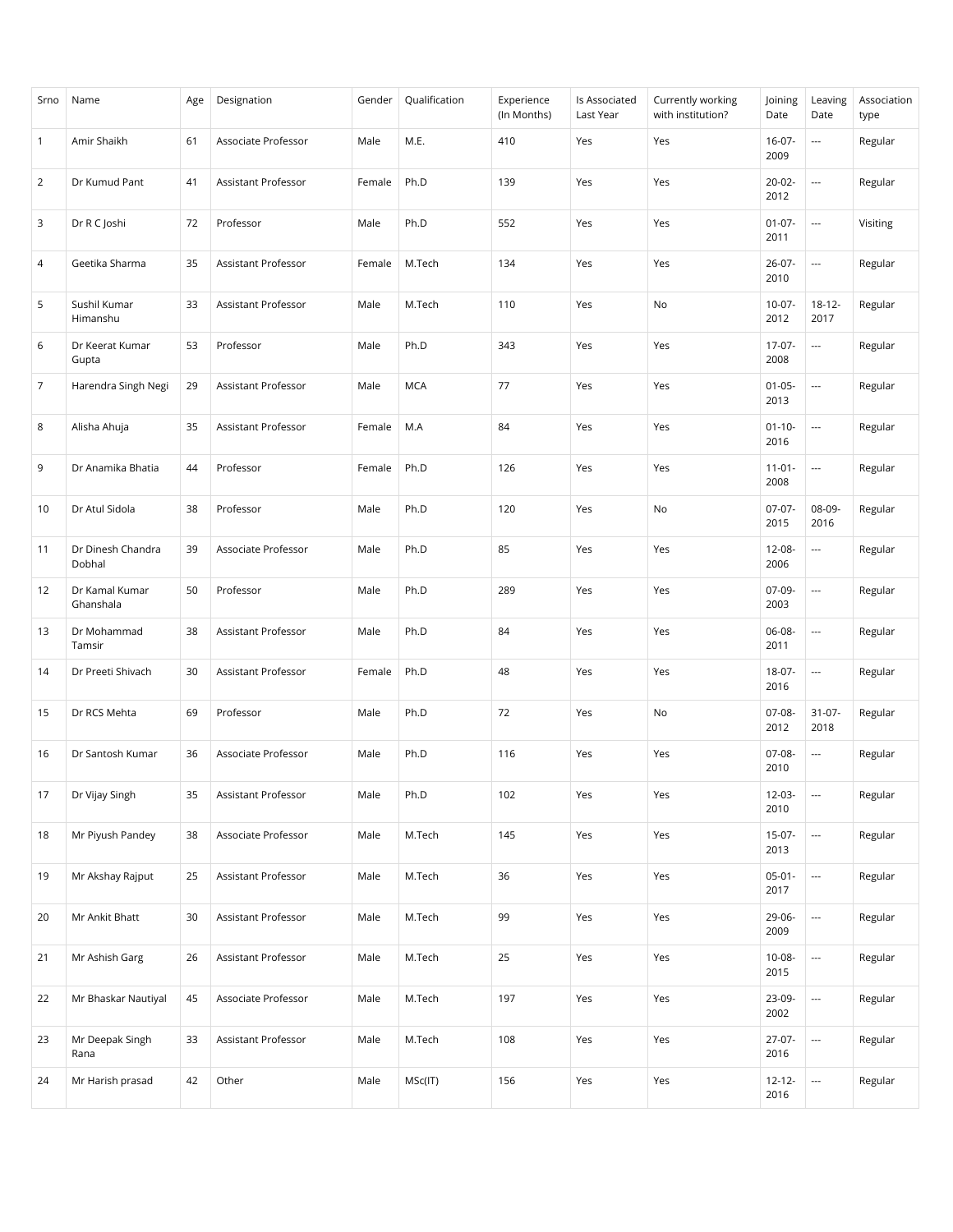| 25 | Mr Kamlesh Kukreti         | 26 | Assistant Professor                              | Male   | M.Tech  | 36  | Yes | Yes | $11 - 11 -$<br>2016 | $\overline{\phantom{a}}$ | Regular |
|----|----------------------------|----|--------------------------------------------------|--------|---------|-----|-----|-----|---------------------|--------------------------|---------|
| 26 | Mr Manish Mahajan          | 46 | Associate Professor                              | Male   | M.Tech  | 219 | Yes | Yes | $15 - 01 -$<br>2014 | $\overline{\phantom{a}}$ | Regular |
| 27 | Mr Neeraj Sengar           | 30 | Assistant Professor                              | Male   | M.Tech  | 95  | Yes | Yes | $06-07-$<br>2015    |                          | Regular |
| 28 | Mr Paritosh Mishra         | 29 | Assistant Professor                              | Male   | M.Tech  | 52  | Yes | Yes | $01 - 07 -$<br>2013 | $\overline{\phantom{a}}$ | Regular |
| 29 | Mr Priyank Pandey          | 28 | Assistant Professor                              | Male   | M.Tech  | 36  | Yes | Yes | $31-07-$<br>2017    | ---                      | Regular |
| 30 | Dr Chandra Kishore         | 39 | Associate Professor                              | Male   | Ph.D    | 87  | Yes | Yes | 06-07-<br>2015      | ---                      | Regular |
| 31 | Dr Pushpendra<br>Kumar     | 31 | Assistant Professor                              | Male   | Ph.D    | 52  | Yes | Yes | $15-06-$<br>2015    | $\overline{\phantom{a}}$ | Regular |
| 32 | Dr Vijay Kumar             | 41 | Associate Professor                              | Male   | Ph.D    | 114 | Yes | Yes | $01 - 05 -$<br>2009 | $\overline{\phantom{a}}$ | Regular |
| 33 | Rupinder Kaur              | 41 | Assistant Professor                              | Female | M. Phil | 108 | Yes | Yes | $08 - 01 -$<br>2008 | $\overline{\phantom{a}}$ | Regular |
| 34 | Dr Fateh Singh Gill        | 40 | Assistant Professor                              | Male   | Ph.D    | 108 | Yes | Yes | $01 - 06 -$<br>2009 | $\overline{a}$           | Regular |
| 35 | Dr Syed Mohsin<br>Waheed   | 49 | Associate Professor                              | Male   | Ph.D    | 98  | Yes | Yes | $01-07-$<br>2013    | ---                      | Regular |
| 36 | Ajay kumar                 | 33 | Assistant Professor                              | Male   | M.Tech  | 48  | No  | Yes | 08-03-<br>2018      | $\overline{\phantom{a}}$ | Regular |
| 37 | Dr Amal Shankar<br>Shukla  | 51 | Professor                                        | Male   | Ph.D    | 332 | Yes | Yes | $14-07-$<br>2000    | ---                      | Regular |
| 38 | Dr Ashish Thapilyal        | 46 | Professor                                        | Male   | Ph.D    | 285 | Yes | Yes | 09-04-<br>2009      | $\overline{\phantom{a}}$ | Regular |
| 39 | Dr Devesh Pratap<br>Singh  | 35 | Associate Professor                              | Male   | Ph.D    | 127 | Yes | Yes | $27-03-$<br>2007    | $\overline{\phantom{a}}$ | Regular |
| 40 | Dr K P Sharma              | 34 | Associate Professor                              | Male   | Ph.D    | 146 | Yes | No  | $01 - 02 -$<br>2008 | $18 - 01 -$<br>2018      | Regular |
| 41 | Dr Mohammad<br>Khalid      | 34 | Assistant Professor                              | Male   | Ph.D    | 27  | Yes | No  | $05-01-$<br>2017    | $15-02-$<br>2018         | Regular |
| 42 | Dr Pradeep Kumar<br>Juneja | 41 | Professor                                        | Male   | Ph.D    | 194 | Yes | Yes | $01-07-$<br>2004    | $\overline{\phantom{a}}$ | Regular |
| 43 | Dr Rakesh Kumar<br>Sharma  | 59 | Dean / Principal / Director /<br>Vice Chancellor | Male   | Ph.D    | 420 | No  | Yes | $10-10-$<br>2018    | ---                      | Regular |
| 44 | Dr Sachin Sharma           | 29 | Associate Professor                              | Male   | Ph.D    | 102 | No  | Yes | $06 - 02 -$<br>2018 | $\overline{\phantom{a}}$ | Regular |
| 45 | Dr Varij Panwar            | 39 | Associate Professor                              | Male   | Ph.D    | 120 | Yes | Yes | 28-03-<br>2016      | $\overline{\phantom{a}}$ | Regular |
| 46 | Mr Alok Sharma             | 39 | Assistant Professor                              | Male   | M.Tech  | 36  | Yes | Yes | $27-07-$<br>2016    | $\hspace{0.05cm} \ldots$ | Regular |
| 47 | Mr Akhilesh Dwivedi        | 32 | Assistant Professor                              | Male   | M.Tech  | 60  | Yes | Yes | $16-07-$<br>2016    | $\overline{\phantom{a}}$ | Regular |
| 48 | Mr Anil Kumar Baliga       | 57 | Professor                                        | Male   | M.Tech  | 438 | Yes | Yes | 14-08-<br>2006      | $\overline{\phantom{a}}$ | Regular |
| 49 | Mr Ashish Bisht            | 28 | Assistant Professor                              | Male   | M.E.    | 62  | Yes | Yes | 07-07-<br>2015      | $\overline{\phantom{a}}$ | Regular |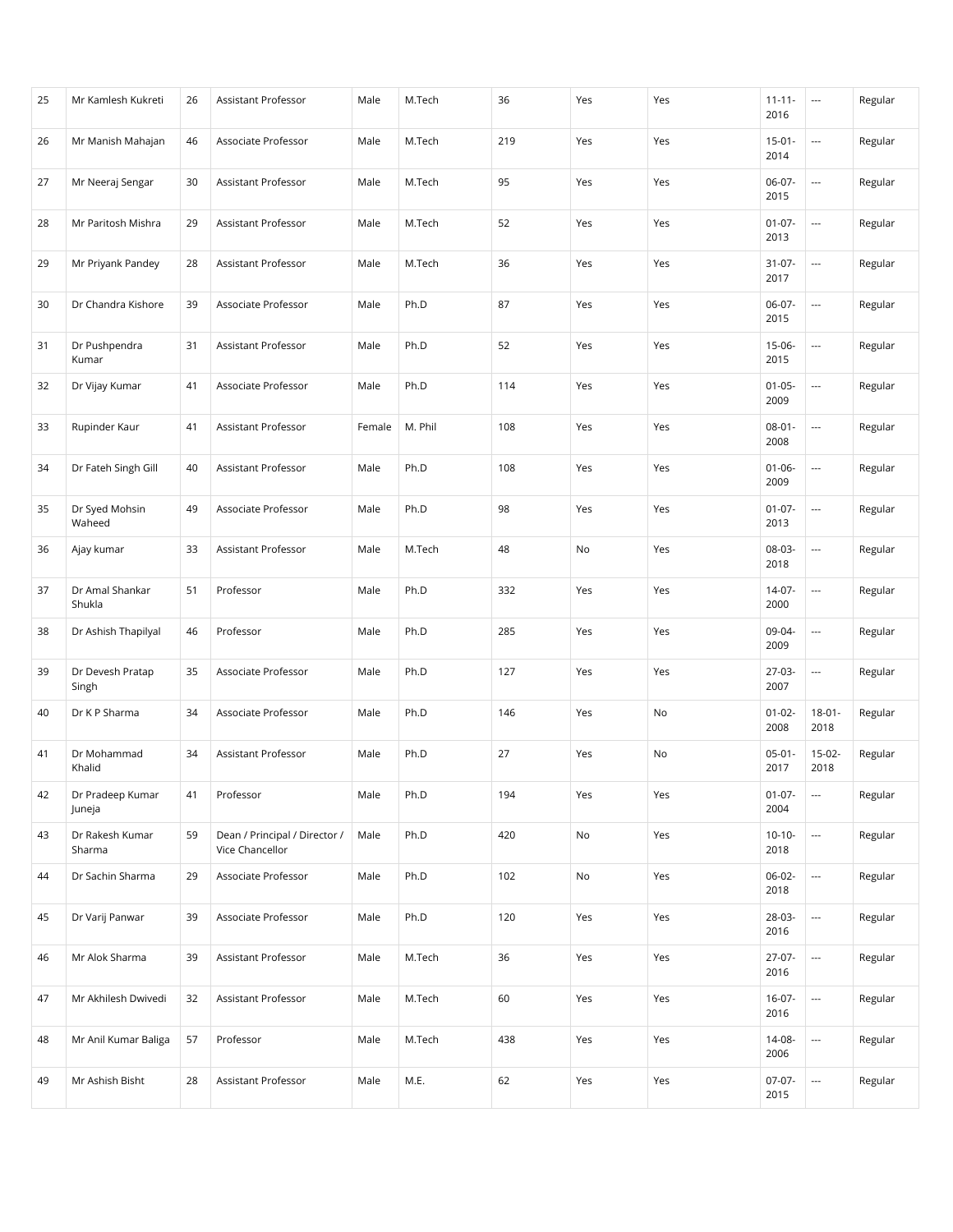| 50 | Mr B P Dubey                    | 36 | Assistant Professor | Male   | M.Tech     | 84  | Yes | Yes | 06-06-<br>2016      | $\hspace{0.05cm} \ldots$ | Regular |
|----|---------------------------------|----|---------------------|--------|------------|-----|-----|-----|---------------------|--------------------------|---------|
| 51 | Mr Deepak Semwal                | 36 | Assistant Professor | Male   | M.Tech     | 61  | Yes | Yes | $03-08-$<br>2015    | ---                      | Regular |
| 52 | Mr Girjesh K Joshi              | 33 | Assistant Professor | Male   | M.S        | 97  | Yes | No  | $01 - 07 -$<br>2016 | $14-10-$<br>2017         | Regular |
| 53 | Mr Kamlesh C Purohit            | 46 | Assistant Professor | Male   | M.Tech     | 285 | Yes | Yes | $07-09-$<br>2005    | $\overline{\phantom{a}}$ | Regular |
| 54 | Mr Manish Kr<br>Srivastav       | 36 | Assistant Professor | Male   | M.Tech     | 36  | Yes | Yes | $10-10-$<br>2015    | ---                      | Regular |
| 55 | Mr Naveen Garg                  | 55 | Associate Professor | Male   | M.Tech     | 84  | Yes | Yes | $01 - 08 -$<br>2003 | $\overline{\phantom{a}}$ | Regular |
| 56 | Mr Pankaj Aswal                 | 40 | Associate Professor | Male   | <b>MBA</b> | 144 | Yes | Yes | 08-09-<br>2005      | $\overline{\phantom{a}}$ | Regular |
| 57 | Mr Prateek Negi                 | 27 | Assistant Professor | Male   | M.Tech     | 49  | Yes | Yes | 09-07-<br>2015      | $\overline{\phantom{a}}$ | Regular |
| 58 | Mr Rajendra Singh<br>Bisht      | 31 | Assistant Professor | Male   | M.Tech     | 60  | Yes | Yes | $11-07-$<br>2016    | $\overline{\phantom{a}}$ | Regular |
| 59 | Arun Kukreti                    | 33 | Assistant Professor | Male   | <b>MCA</b> | 113 | Yes | Yes | $31 - 05 -$<br>2007 | ---                      | Regular |
| 60 | Dr Lok Man Palni                | 65 | Professor           | Male   | Ph.D       | 420 | Yes | Yes | $21 - 08 -$<br>2014 | ---                      | Regular |
| 61 | Dr Rajendra Sharma              | 68 | Professor           | Male   | Ph.D       | 120 | Yes | No  | $21-09-$<br>2011    | 29-09-<br>2018           | Regular |
| 62 | Gurmeet Singh Kalra             | 43 | Associate Professor | Male   | M.Tech     | 183 | Yes | Yes | $03-03-$<br>2003    | $\overline{\phantom{a}}$ | Regular |
| 63 | Varsha Mittal                   | 40 | Assistant Professor | Female | M.Tech     | 196 | Yes | Yes | 08-08-<br>2007      | $\overline{\phantom{a}}$ | Regular |
| 64 | Dr Kiran Sharma                 | 36 | Associate Professor | Female | Ph.D       | 168 | Yes | Yes | $01 - 09 -$<br>2004 | $\overline{\phantom{a}}$ | Regular |
| 65 | Mr Jivesh Dixit                 | 29 | Assistant Professor | Male   | M.E.       | 38  | Yes | Yes | $07-07-$<br>2015    | $\overline{\phantom{a}}$ | Regular |
| 66 | Ankita Lal                      | 30 | Assistant Professor | Female | M.Tech     | 72  | Yes | Yes | 08-09-<br>2011      | $\overline{\phantom{a}}$ | Regular |
| 67 | Dr Anil kumar<br>Semwal         | 55 | Professor           | Male   | Ph.D       | 181 | Yes | No  | $15-01 -$<br>2017   | $21 - 12 -$<br>2017      | Regular |
| 68 | Dr Bhaskar Pant                 | 43 | Associate Professor | Male   | Ph.D       | 134 | Yes | Yes | 12-08-<br>2010      | $\overline{\phantom{a}}$ | Regular |
| 69 | Dr Dipes Chakrabarty            | 47 | Professor           | Male   | Ph.D       | 183 | Yes | No  | 06-07-<br>2015      | $05-05-$<br>2017         | Regular |
| 70 | Dr Koteswar Rao<br>Jerripothula | 27 | Assistant Professor | Male   | Ph.D       | 72  | Yes | Yes | $10-01 -$<br>2017   | $\overline{\phantom{a}}$ | Regular |
| 71 | Dr Mukesh Kumar                 | 41 | Associate Professor | Male   | Ph.D       | 120 | Yes | Yes | $10-03-$<br>2010    | $\overline{\phantom{a}}$ | Regular |
| 72 | Dr Promila Sharma               | 43 | Assistant Professor | Female | Ph.D       | 162 | Yes | Yes | $01-09-$<br>2009    | $\overline{\phantom{a}}$ | Regular |
| 73 | Dr Rishi Prakash                | 36 | Associate Professor | Male   | Ph.D       | 72  | Yes | Yes | 11-09-<br>2011      | $\overline{a}$           | Regular |
| 74 | Dr Saurabh<br>Dewangan          | 28 | Assistant Professor | Male   | Ph.D       | 26  | Yes | No  | 07-07-<br>2015      | $01-07-$<br>2016         | Regular |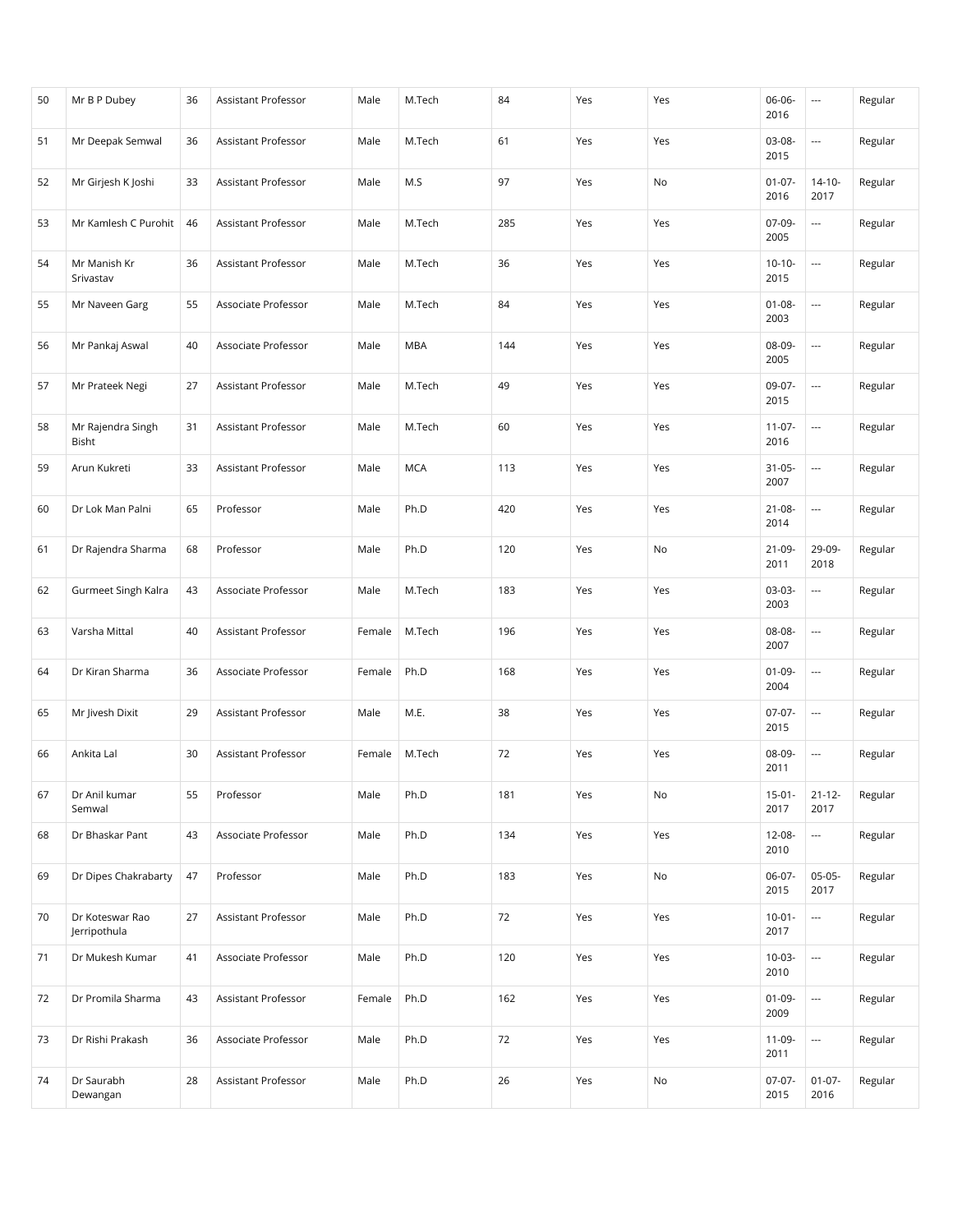| 75 | Dr Vikas Tripathi             | 33 | Assistant Professor        | Male   | Ph.D          | 96  | Yes | Yes | $16 - 01 -$<br>2012 | $\overline{\phantom{a}}$ | Regular  |
|----|-------------------------------|----|----------------------------|--------|---------------|-----|-----|-----|---------------------|--------------------------|----------|
| 76 | Mr Ravi Verma                 | 30 | <b>Assistant Professor</b> | Male   | M.Tech        | 98  | Yes | Yes | $11-07-$<br>2011    | $\overline{\phantom{a}}$ | Regular  |
| 77 | Mr Amish Karki                | 34 | Assistant Professor        | Male   | <b>MCA</b>    | 96  | Yes | Yes | $15-02-$<br>2010    | $\overline{a}$           | Regular  |
| 78 | Mr Ankur Chaudhary            | 35 | Assistant Professor        | Male   | M.Tech        | 126 | Yes | Yes | 19-03-<br>2007      | $\overline{\phantom{a}}$ | Regular  |
| 79 | Mr Ashish Kumar<br>Chaudhary  | 26 | Assistant Professor        | Male   | M.Tech        | 36  | Yes | Yes | $01-07-$<br>2017    | ---                      | Regular  |
| 80 | Mr Bhupender Singh<br>Rautela | 37 | Assistant Professor        | Male   | M.Tech        | 144 | Yes | Yes | $21 - 12 -$<br>2016 | ---                      | Regular  |
| 81 | Mr Deepak uniyal              | 27 | Assistant Professor        | Male   | M.Tech        | 37  | Yes | Yes | $07-08-$<br>2016    | $\overline{\phantom{a}}$ | Regular  |
| 82 | Mr Hemant Singh               | 30 | Assistant Professor        | Male   | M.Tech        | 87  | Yes | Yes | $01 - 06 -$<br>2010 | $\overline{\phantom{a}}$ | Regular  |
| 83 | Mr Kaushal Kumar              | 30 | Assistant Professor        | Male   | M.Tech        | 87  | Yes | Yes | $01 - 07 -$<br>2010 | $\overline{\phantom{a}}$ | Regular  |
| 84 | Mr Manish Sharma              | 40 | Associate Professor        | Male   | M.Tech        | 141 | Yes | Yes | $01 - 01 -$<br>2009 | $\overline{\phantom{a}}$ | Regular  |
| 85 | Mr Nikesh Joshi               | 22 | Other                      | Male   | <b>B.Tech</b> | 20  | No  | Yes | $21 - 04 -$<br>2017 | $\overline{a}$           | Regular  |
| 86 | Mr Parvesh Saini              | 36 | Assistant Professor        | Male   | M.E.          | 137 | Yes | Yes | $13-05-$<br>2011    | $\overline{\phantom{a}}$ | Regular  |
| 87 | Mr Punit Gupta                | 47 | Associate Professor        | Male   | M.Sc.         | 86  | Yes | Yes | $11 - 08 -$<br>2011 | ---                      | Regular  |
| 88 | Arun Kumar Awasthi            | 72 | Professor                  | Male   | Ph.D          | 428 | Yes | No  | $05-01-$<br>2013    | 09-07-<br>2018           | Visiting |
| 89 | Dr Maharshi Subhash           | 35 | Associate Professor        | Male   | Ph.D          | 50  | Yes | Yes | $03-07-$<br>2015    | $\overline{a}$           | Regular  |
| 90 | Dr Rakesh Prakash<br>Tripathy | 52 | Professor                  | Male   | Ph.D          | 180 | Yes | No  | 27-08-<br>2011      | $12 - 11 -$<br>2017      | Regular  |
| 91 | Mr Prem Singh                 | 64 | Associate Professor        | Male   | M.Tech        | 420 | Yes | Yes | $12 - 01 -$<br>2004 | $\overline{\phantom{a}}$ | Regular  |
| 92 | Ashish Kumar Pal              | 35 | Assistant Professor        | Male   | <b>MCA</b>    | 172 | Yes | Yes | $12 - 10 -$<br>2009 | $\overline{\phantom{a}}$ | Regular  |
| 93 | Dr Navin Kumar                | 40 | Assistant Professor        | Male   | Ph.D          | 153 | Yes | Yes | $20-05-$<br>2010    | ---                      | Regular  |
| 94 | Mr Kapil Kumar<br>Sharma      | 34 | Assistant Professor        | Male   | M.Tech        | 110 | Yes | Yes | $01 - 08 -$<br>2008 | $\overline{\phantom{a}}$ | Regular  |
| 95 | Arvind Pujari                 | 47 | Assistant Professor        | Male   | M.Sc.         | 72  | Yes | Yes | $01-07-$<br>2012    | $\overline{\phantom{a}}$ | Regular  |
| 96 | Dr Anju Rani                  | 35 | Assistant Professor        | Female | Ph.D          | 99  | Yes | Yes | $15 - 11 -$<br>2011 | $\hspace{0.05cm} \ldots$ | Regular  |
| 97 | Dr Bhingole Pramod            | 34 | Associate Professor        | Male   | Ph.D          | 36  | Yes | No  | $13-07-$<br>2013    | $14-07-$<br>2016         | Regular  |
| 98 | Dr Durgaprasad<br>Gangodkar   | 46 | Professor                  | Male   | Ph.D          | 205 | Yes | Yes | $20 - 02 -$<br>2006 | $\overline{\phantom{a}}$ | Regular  |
| 99 | Dr Lata Nautiyal              | 39 | Associate Professor        | Female | Ph.D          | 169 | Yes | Yes | $01-03-$<br>2006    | $\overline{\phantom{a}}$ | Regular  |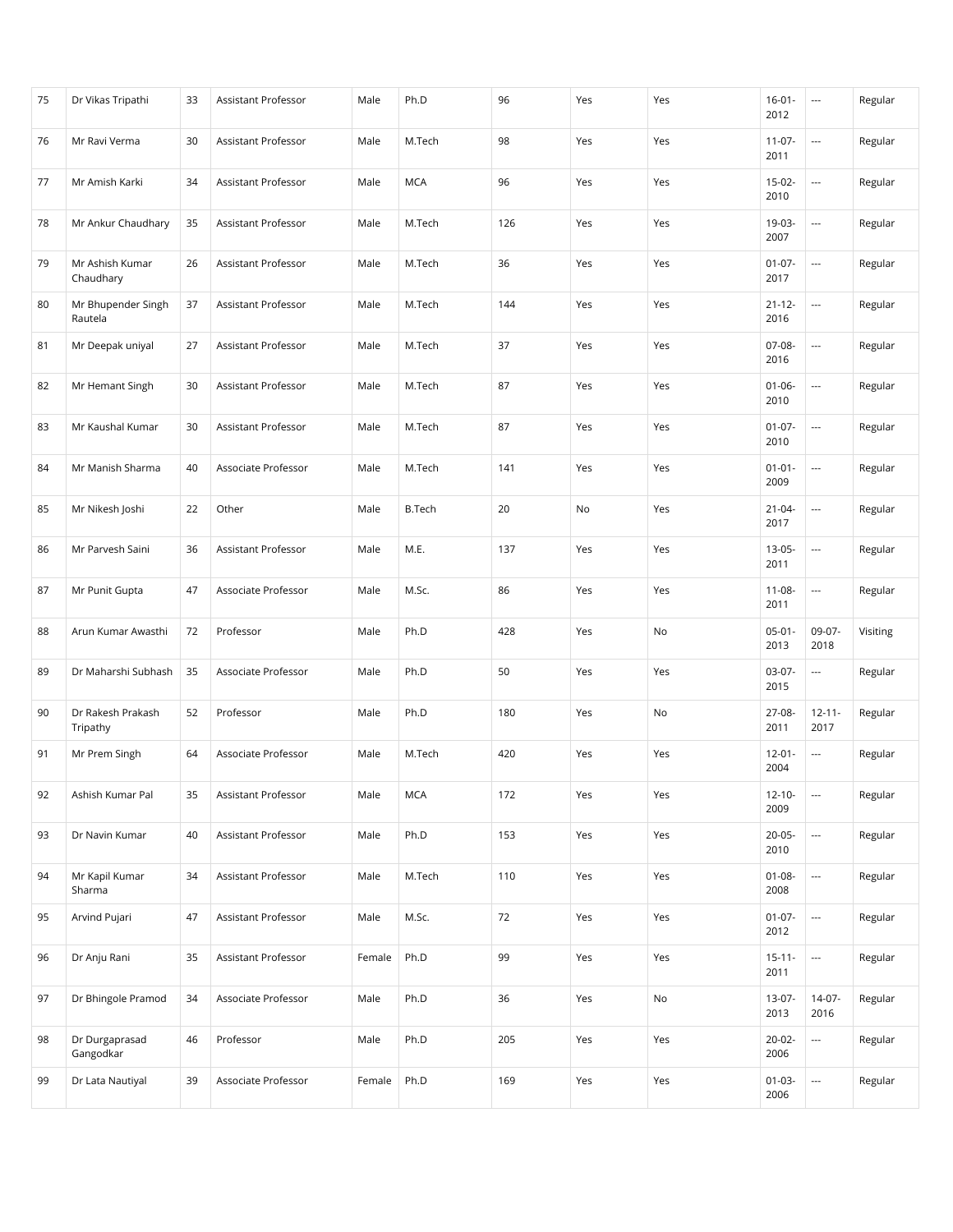| 100 | Dr P Thakur                  | 43 | Professor                  | Male   | Ph.D          | 214 | Yes | Yes | $11 - 11 -$<br>2005 | $\cdots$                 | Regular  |
|-----|------------------------------|----|----------------------------|--------|---------------|-----|-----|-----|---------------------|--------------------------|----------|
| 101 | Dr R Gowri                   | 45 | Professor                  | Female | Ph.D          | 120 | Yes | No  | 27-02-<br>2007      | $06-10-$<br>2016         | Regular  |
| 102 | Dr Rituraj singh             | 32 | Assistant Professor        | Male   | Ph.D          | 62  | Yes | No  | 19-03-<br>2017      | $16 - 01 -$<br>2018      | Regular  |
| 103 | Dr Saurabh Kumar<br>Yadav    | 28 | Assistant Professor        | Male   | Ph.D          | 44  | Yes | No  | $04-07-$<br>2015    | 19-07-<br>2017           | Regular  |
| 104 | Dr Virendra Bahadur<br>Singh | 48 | Professor                  | Male   | Ph.D          | 159 | Yes | Yes | $01 - 08 -$<br>2013 | $\overline{\phantom{a}}$ | Regular  |
| 105 | Mr Abhinav Sharma            | 30 | Assistant Professor        | Male   | M.Tech        | 48  | Yes | Yes | 06-08-<br>2009      | $\overline{\phantom{a}}$ | Regular  |
| 106 | Mr Amit Juyal                | 33 | Assistant Professor        | Male   | M.Tech        | 108 | Yes | Yes | 18-07-<br>2016      | $\overline{\phantom{a}}$ | Regular  |
| 107 | Mr Ankur Dixit               | 26 | Assistant Professor        | Male   | M.Tech        | 16  | Yes | No  | $06-07-$<br>2015    | 06-06-<br>2017           | Regular  |
| 108 | Mr Ashish Kumar<br>Sharma    | 28 | Assistant Professor        | Male   | <b>MCA</b>    | 48  | Yes | Yes | $01 - 05 -$<br>2017 | $\overline{\phantom{a}}$ | Regular  |
| 109 | Mr Binay Kumar               | 37 | <b>Assistant Professor</b> | Male   | M.Tech        | 156 | Yes | Yes | $15 - 12 -$<br>2016 | $\overline{\phantom{a}}$ | Regular  |
| 110 | Mr DEVVRET                   | 26 | Assistant Professor        | Male   | M.Tech        | 24  | Yes | Yes | $10-03-$<br>2016    | $\overline{\phantom{a}}$ | Regular  |
| 111 | Mr Hemant Singh<br>Pokhria   | 32 | Assistant Professor        | Male   | M.Tech        | 111 | Yes | Yes | $03-02-$<br>2009    | $\hspace{0.05cm} \ldots$ | Regular  |
| 112 | Mr Kireet Joshi              | 31 | Assistant Professor        | Male   | M.Tech        | 90  | Yes | Yes | 13-09-<br>2010      | $\overline{\phantom{a}}$ | Regular  |
| 113 | Mr Manoj<br>Gwalwanshi       | 32 | Assistant Professor        | Male   | M.Tech        | 52  | Yes | Yes | $15-07-$<br>2013    | $\overline{\phantom{a}}$ | Regular  |
| 114 | Mr Nitin Kumar KC            | 31 | Assistant Professor        | Male   | M.Tech        | 79  | Yes | Yes | 28-06-<br>2012      | $\overline{\phantom{a}}$ | Regular  |
| 115 | Mr Pawan Negi                | 40 | Other                      | Male   | <b>B.Tech</b> | 72  | Yes | Yes | $06-12-$<br>2016    | $\overline{\phantom{a}}$ | Regular  |
| 116 | Mr Purushottam Das           | 29 | <b>Assistant Professor</b> | Male   | M.Tech        | 60  | Yes | Yes | 13-07-<br>2016      | $\overline{\phantom{a}}$ | Regular  |
| 117 | <b>B</b> S Jassal            | 71 | Professor                  | Male   | Ph.D          | 592 | Yes | Yes | $11-01-$<br>2008    |                          | Visiting |
| 118 | Dr Neetu Sharma              | 42 | Assistant Professor        | Female | Ph.D          | 120 | Yes | Yes | $01-09-$<br>2008    | $\overline{\phantom{a}}$ | Regular  |
| 119 | Dr Ritu Chandna              | 37 | Associate Professor        | Female | Ph.D          | 120 | Yes | Yes | $01-03-$<br>2008    | ---                      | Regular  |
| 120 | Mr Raj Kamal Joshi           | 28 | Assistant Professor        | Male   | M.Tech        | 46  | Yes | No  | $01 - 08 -$<br>2014 | $10 - 08 -$<br>2018      | Regular  |
| 121 | Dr Prabhat Kumar             | 34 | Associate Professor        | Male   | Ph.D          | 75  | Yes | Yes | $06-07-$<br>2012    | $\hspace{0.05cm} \ldots$ | Regular  |
| 122 | Mr Ravi Kanojia              | 34 | Assistant Professor        | Male   | M.Tech        | 130 | Yes | Yes | $12 - 10 -$<br>2010 | $\overline{\phantom{a}}$ | Regular  |
| 123 | Dr Ivan Wilson               | 31 | Assistant Professor        | Male   | Ph.D          | 36  | No  | Yes | $11 - 12 -$<br>2017 | $\overline{\phantom{a}}$ | Regular  |
| 124 | Dr Ankur Dumka               | 34 | Associate Professor        | Male   | Ph.D          | 120 | No  | Yes | 07-08-<br>2018      | $\scriptstyle\cdots$     | Regular  |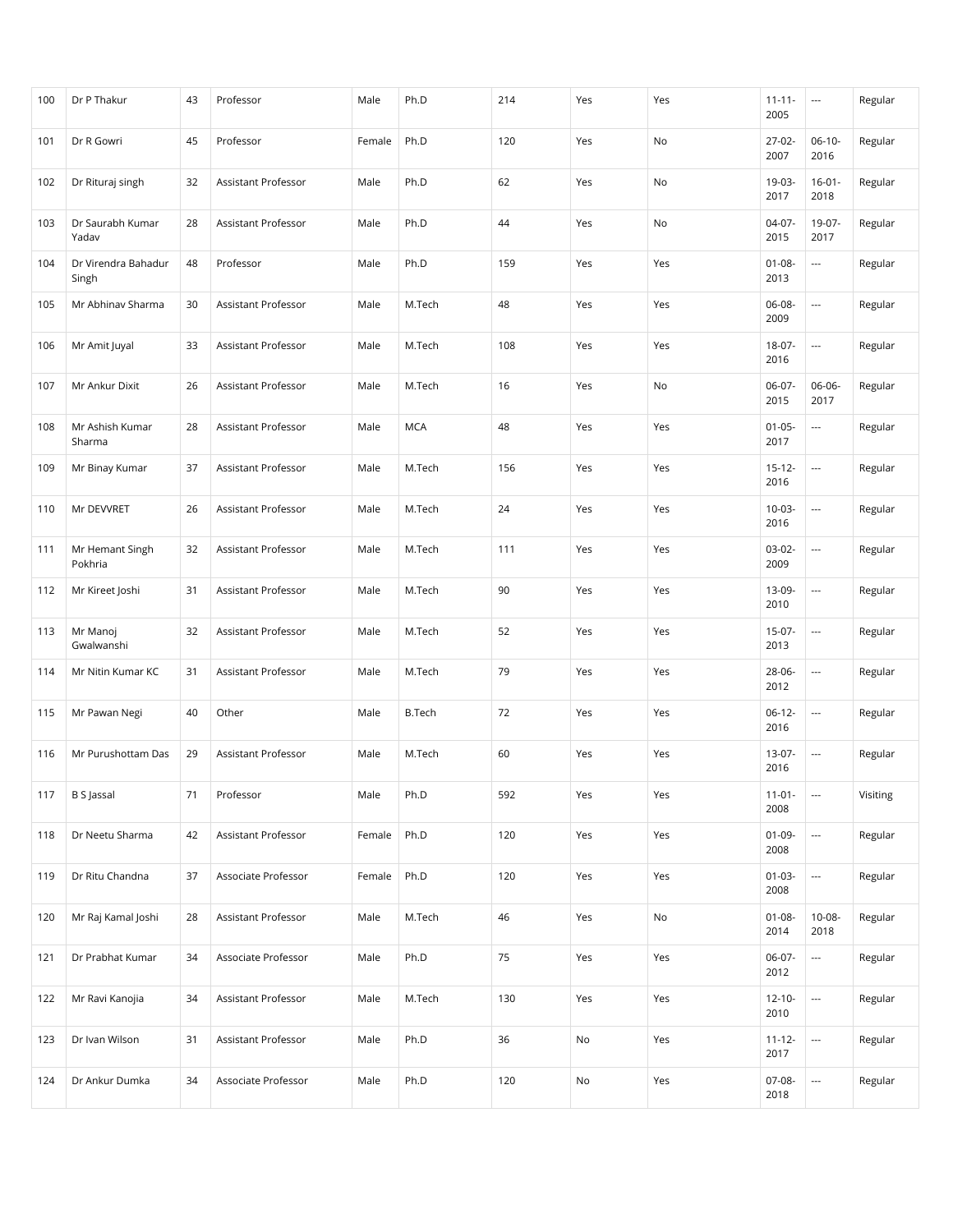| 125 | Dr Bipin Kumar Sati      | 32 | Assistant Professor        | Male   | Ph.D       | 36             | Yes | Yes | $26 - 12 -$<br>2016 | $\overline{\phantom{a}}$ | Regular  |
|-----|--------------------------|----|----------------------------|--------|------------|----------------|-----|-----|---------------------|--------------------------|----------|
| 126 | Dr Fahim Ansari          | 40 | <b>Assistant Professor</b> | Male   | Ph.D       | 144            | No  | Yes | $20 - 10 -$<br>2018 |                          | Regular  |
| 127 | Dr Mangey Ram            | 37 | Professor                  | Male   | Ph.D       | 130            | Yes | Yes | 09-07-<br>2009      | $\overline{\phantom{a}}$ | Regular  |
| 128 | Dr Pankaj Gautam         | 40 | Assistant Professor        | Male   | Ph.D       | 97             | Yes | Yes | 19-08-<br>2010      | $\overline{\phantom{a}}$ | Regular  |
| 129 | Dr Rahul Nijhawan        | 27 | Assistant Professor        | Male   | Ph.D       | $\overline{4}$ | No  | Yes | $01 - 10 -$<br>2018 | $\overline{\phantom{a}}$ | Regular  |
| 130 | Dr Ritvik Dobriyal       | 32 | <b>Assistant Professor</b> | Male   | Ph.D       | 48             | No  | Yes | $01-09-$<br>2018    |                          | Regular  |
| 131 | Dr Shalini Singh         | 42 | Associate Professor        | Male   | Ph.D       | 202            | Yes | Yes | $02 - 02 -$<br>2003 | ---                      | Regular  |
| 132 | Dr VK Srivastava         | 72 | Professor                  | Male   | Ph.D       | 577            | Yes | Yes | 23-08-<br>2006      | $\overline{\phantom{a}}$ | Visiting |
| 133 | Mr Abhishek Jain         | 42 | Associate Professor        | Male   | M.Tech     | 180            | Yes | Yes | 28-06-<br>2003      | $\overline{\phantom{a}}$ | Regular  |
| 134 | Mr AMIT KUMAR<br>SHAKYA  | 32 | Other                      | Male   | M.Tech     | 22             | No  | No  | $25-02-$<br>2017    | $30 - 06 -$<br>2018      | Regular  |
| 135 | Mr Anuj Raturi           | 29 | Assistant Professor        | Male   | M.Tech     | 60             | No  | Yes | $20 - 01 -$<br>2018 | $\overline{\phantom{a}}$ | Regular  |
| 136 | Mr Ashutosh Bhatt        | 31 | Assistant Professor        | Male   | M.Tech     | 84             | Yes | No  | $11-07-$<br>2011    | 29-09-<br>2018           | Regular  |
| 137 | Mr BS Bisht              | 60 | Other                      | Male   | M.Sc.      | 421            | No  | Yes | $04 - 01 -$<br>2018 | $\overline{\phantom{a}}$ | Visiting |
| 138 | Mr Dibyahash<br>Bordoloi | 42 | Associate Professor        | Male   | M.Tech     | 200            | Yes | Yes | $07-08-$<br>2008    |                          | Regular  |
| 139 | Mr Himanshu Rai<br>Goyal | 34 | Assistant Professor        | Male   | M.Tech     | 142            | Yes | Yes | $21 - 11 -$<br>2005 | $\overline{\phantom{a}}$ | Regular  |
| 140 | Mr Kulbhusan<br>Bachetti | 36 | Assistant Professor        | Male   | <b>MCA</b> | 60             | Yes | Yes | 23-09-<br>2013      | $\overline{\phantom{a}}$ | Regular  |
| 141 | Mr Manoj Kumar<br>Thakur | 33 | Assistant Professor        | Male   | M.Tech     | 108            | Yes | Yes | $02 - 08 -$<br>2008 | $\overline{\phantom{a}}$ | Regular  |
| 142 | Mr Nitin Mishra          | 38 | Assistant Professor        | Male   | M.Tech     | 98             | Yes | Yes | $01-07-$<br>2013    | $\overline{\phantom{a}}$ | Regular  |
| 143 | Mr Piyush Agarwal        | 25 | Assistant Professor        | Male   | M.Tech     | 12             | No  | Yes | $12 - 02 -$<br>2018 | ---                      | Regular  |
| 144 | Mr R L Mendiratta        | 74 | Professor                  | Male   | M.Tech     | 582            | Yes | Yes | $18 - 10 -$<br>2004 | $\overline{\phantom{a}}$ | Visiting |
| 145 | Deepti Negi              | 34 | Assistant Professor        | Female | <b>MCA</b> | 114            | Yes | Yes | 05-04-<br>2010      | $\overline{\phantom{a}}$ | Regular  |
| 146 | Dr Nishant Rai           | 42 | Associate Professor        | Male   | Ph.D       | 156            | Yes | Yes | 12-08-<br>2009      |                          | Regular  |
| 147 | Dr Sachin Kumar          | 31 | Assistant Professor        | Male   | Ph.D       | 54             | Yes | No  | $07-07-$<br>2015    | $02-03-$<br>2018         | Regular  |
| 148 | Neelam Singh             | 40 | Assistant Professor        | Female | M.Tech     | 159            | Yes | Yes | $12 - 05 -$<br>2011 | ---                      | Regular  |
| 149 | Dr Anand Chauhan         | 35 | Assistant Professor        | Male   | Ph.D       | 108            | Yes | Yes | 19-08-<br>2009      | $\scriptstyle\cdots$     | Regular  |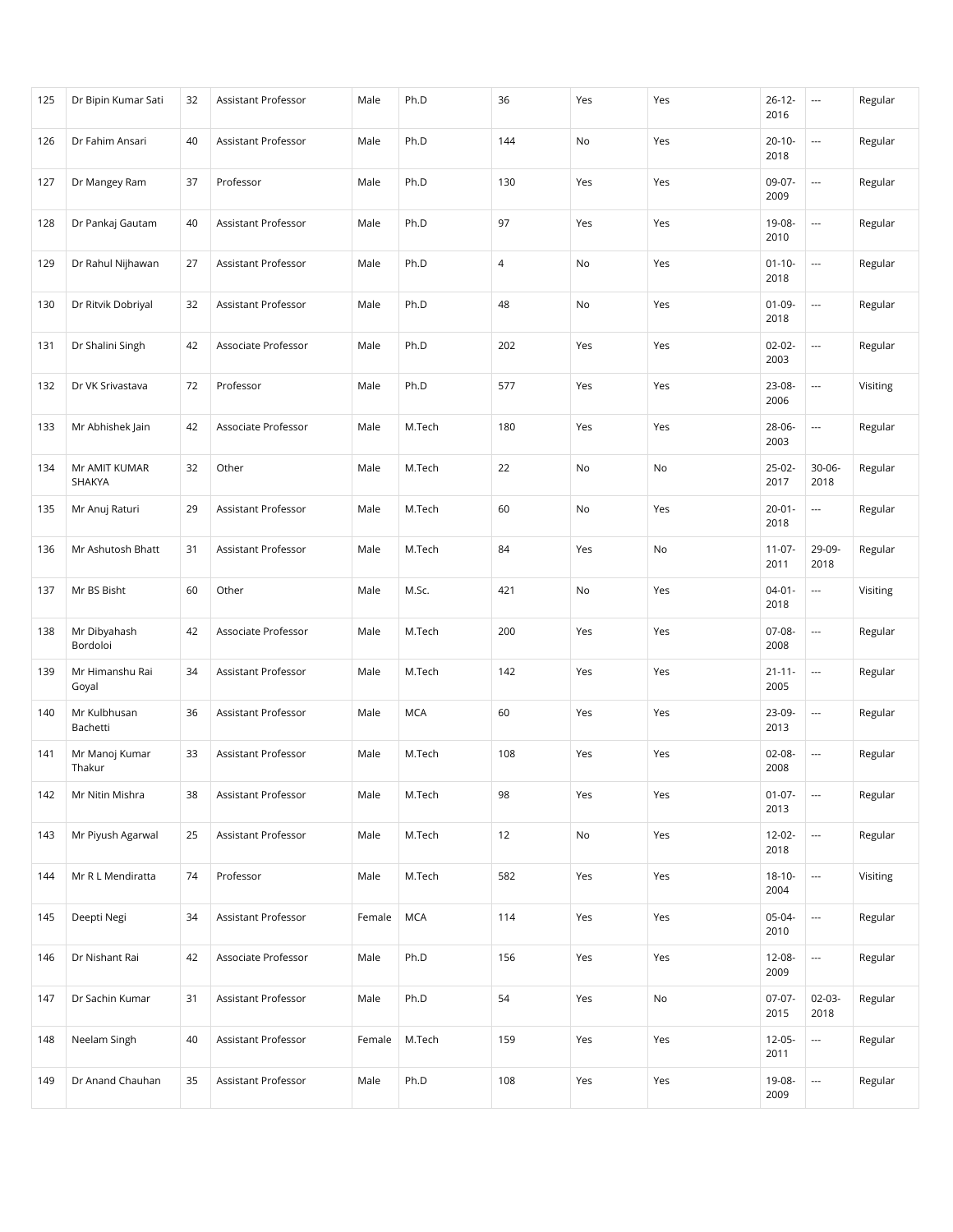| 150 | Dr Satyajeet singh            | 35 | Assistant Professor        | Male   | Ph.D          | 36  | Yes | Yes | 17-09-<br>2016      | $\hspace{0.05cm} \ldots$ | Regular  |
|-----|-------------------------------|----|----------------------------|--------|---------------|-----|-----|-----|---------------------|--------------------------|----------|
| 151 | Mr Vipul Paliwal              | 32 | Assistant Professor        | Male   | M.Tech        | 98  | Yes | Yes | $11-07-$<br>2011    | $\overline{\phantom{a}}$ | Regular  |
| 152 | Dr Pratibha Naithani          | 45 | Professor                  | Female | Ph.D          | 156 | Yes | Yes | 07-09-<br>2011      | ---                      | Regular  |
| 153 | Dr Ankush Mittal              | 43 | Professor                  | Male   | Ph.D          | 228 | Yes | Yes | $01 - 10 -$<br>2011 | $\overline{\phantom{a}}$ | Regular  |
| 154 | Dr Chandni Sharma             | 34 | Assistant Professor        | Female | Ph.D          | 36  | Yes | Yes | $15 - 12 -$<br>2016 | $\overline{\phantom{a}}$ | Regular  |
| 155 | Dr Gaurav Mittal              | 41 | Professor                  | Male   | Ph.D          | 156 | No  | Yes | 09-08-<br>2017      | $\hspace{0.05cm} \ldots$ | Regular  |
| 156 | Dr Manoj Chand<br>Lohani      | 45 | Associate Professor        | Male   | Ph.D          | 132 | Yes | No  | $07-07-$<br>2003    | 29-08-<br>2018           | Regular  |
| 157 | Dr Poornima Mittal            | 38 | Associate Professor        | Female | Ph.D          | 192 | Yes | No  | $18 - 01 -$<br>2008 | 03-09-<br>2018           | Regular  |
| 158 | Dr Rajesh Kumar               | 42 | Professor                  | Male   | Ph.D          | 234 | Yes | Yes | 17-09-<br>2002      | $\hspace{0.05cm} \ldots$ | Regular  |
| 159 | Dr S P Khare                  | 65 | Professor                  | Male   | Ph.D          | 366 | Yes | No  | 19-09-<br>2015      | $02-05-$<br>2018         | Regular  |
| 160 | Dr Shushil C Dimri            | 47 | Professor                  | Male   | Ph.D          | 243 | Yes | Yes | $01 - 04 -$<br>2005 | $\hspace{0.05cm} \ldots$ | Regular  |
| 161 | Dr VK Tiwari                  | 71 | Professor                  | Male   | Ph.D          | 526 | Yes | Yes | $10 - 01 -$<br>2013 | $\overline{\phantom{a}}$ | Visiting |
| 162 | Mr Abhishek Verma             | 42 | Assistant Professor        | Male   | M.Sc.         | 132 | Yes | Yes | $01 - 08 -$<br>2006 | $\overline{\phantom{a}}$ | Regular  |
| 163 | Mr Amit Kumar<br>Sharma       | 36 | Assistant Professor        | Male   | M.Tech        | 107 | Yes | Yes | 06-08-<br>2014      | $\overline{\phantom{a}}$ | Regular  |
| 164 | Mr Anurag Singh               | 29 | Assistant Professor        | Male   | M.Tech        | 84  | Yes | No  | $15-07-$<br>2013    | 07-06-<br>2017           | Regular  |
| 165 | Mr Ashutosh Dixit             | 27 | <b>Assistant Professor</b> | Male   | M.Tech        | 72  | Yes | Yes | $14-07-$<br>2012    | $\overline{\phantom{a}}$ | Regular  |
| 166 | Mr Deepak Chander<br>Pandey   | 46 | Assistant Professor        | Male   | M.Tech        | 92  | Yes | Yes | 27-09-<br>2011      | $\overline{\phantom{a}}$ | Regular  |
| 167 | Mr Durgeshwar<br>Pratap Singh | 27 | Other                      | Male   | <b>B.Tech</b> | 36  | Yes | Yes | $24 - 10 -$<br>2015 | $\overline{\phantom{a}}$ | Regular  |
| 168 | Mr Jai Shankar Bhatt          | 42 | Assistant Professor        | Male   | M.Tech        | 205 | Yes | Yes | 14-08-<br>2006      | ---                      | Regular  |
| 169 | Mr Kuljinder Singh<br>Bumrah  | 33 | Assistant Professor        | Male   | M.Tech        | 120 | Yes | Yes | $16-07-$<br>2016    | $\overline{\phantom{a}}$ | Regular  |
| 170 | Mr Mayank<br>Chaturvedi       | 31 | Assistant Professor        | Male   | M.Tech        | 100 | Yes | Yes | $17 - 10 -$<br>2011 | $\overline{\phantom{a}}$ | Regular  |
| 171 | Mr Nitin Sundriyal            | 32 | Assistant Professor        | Male   | M.Tech        | 109 | Yes | Yes | $01 - 08 -$<br>2009 | $\scriptstyle\cdots$     | Regular  |
| 172 | Mr Piyush Bagla               | 27 | Assistant Professor        | Male   | M.Tech        | 36  | Yes | Yes | 29-06-<br>2016      | $\overline{\phantom{a}}$ | Regular  |
| 173 | Mr Rahul Arora                | 34 | Assistant Professor        | Male   | <b>MCA</b>    | 108 | Yes | Yes | $20-05-$<br>2008    | $\overline{\phantom{a}}$ | Regular  |
| 174 | Dr Arindam Ghosal             | 47 | Associate Professor        | Male   | Ph.D          | 228 | Yes | Yes | 09-07-<br>2015      | ---                      | Regular  |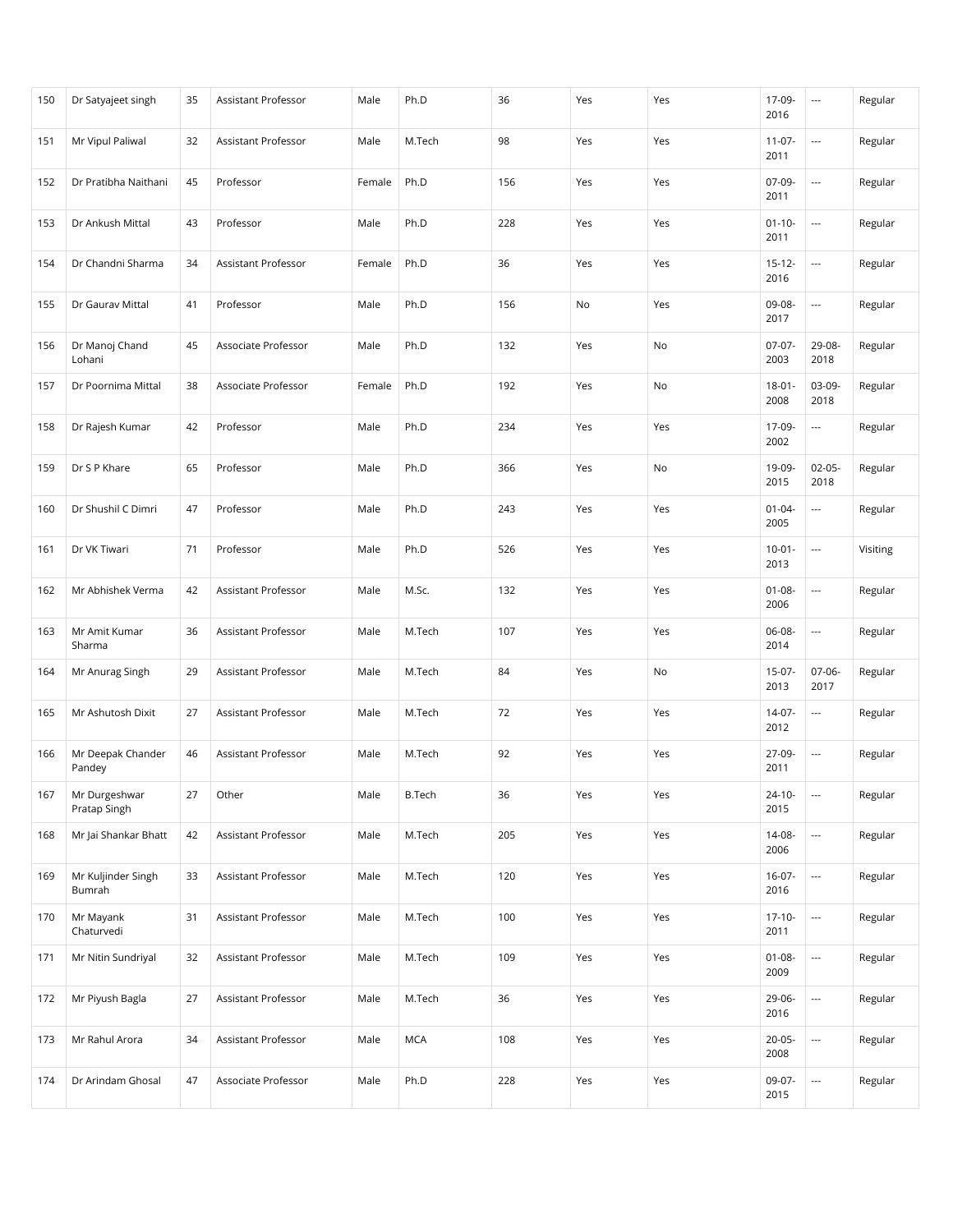| 175 | Dr Pawan Kumar<br>Emani      | 38 | Professor                  | Male   | Ph.D       | 193 | Yes | Yes | $05-12-$<br>2011    | $\overline{\phantom{a}}$ | Regular |
|-----|------------------------------|----|----------------------------|--------|------------|-----|-----|-----|---------------------|--------------------------|---------|
| 176 | Dr Seema Saini               | 43 | Associate Professor        | Female | Ph.D       | 96  | Yes | Yes | $16 - 08 -$<br>2010 | ---                      | Regular |
| 177 | Rajesh Pokhriyal             | 37 | Associate Professor        | Male   | Ph.D       | 185 | Yes | Yes | $01 - 04 -$<br>2005 | ---                      | Regular |
| 178 | Dr Bhawna                    | 43 | Associate Professor        | Female | Ph.D       | 132 | Yes | Yes | $30 - 01 -$<br>2008 | $\overline{a}$           | Regular |
| 179 | Dr Sunita Bhola              | 47 | Assistant Professor        | Female | Ph.D       | 60  | Yes | Yes | $11-07-$<br>2013    | $\overline{\phantom{a}}$ | Regular |
| 180 | Rajeev Gupta                 | 51 | Assistant Professor        | Male   | M.Tech     | 340 | Yes | Yes | $22 - 02 -$<br>2011 | $\overline{\phantom{a}}$ | Regular |
| 181 | Dr Afzal Sikander            | 33 | Associate Professor        | Male   | Ph.D       | 138 | Yes | No  | $06-03-$<br>2007    | $08-12-$<br>2017         | Regular |
| 182 | Dr Anzar Ahmed               | 44 | Associate Professor        | Male   | Ph.D       | 223 | Yes | Yes | $10-02-$<br>2005    | $\overline{\phantom{a}}$ | Regular |
| 183 | Dr Deepika Saini             | 35 | Assistant Professor        | Female | Ph.D       | 24  | No  | Yes | $07-08-$<br>2018    | $\overline{\phantom{a}}$ | Regular |
| 184 | Dr Jigisha Anand             | 32 | Assistant Professor        | Female | Ph.D       | 48  | Yes | Yes | $29 - 12 -$<br>2016 | ---                      | Regular |
| 185 | Dr Md Irfanul Hasan          | 41 | Associate Professor        | Male   | Ph.D       | 172 | Yes | Yes | $15-01-$<br>2005    | ---                      | Regular |
| 186 | Dr Pradeep K Sharma          | 41 | Associate Professor        | Male   | Ph.D       | 132 | Yes | Yes | 09-05-<br>2012      | $\overline{\phantom{a}}$ | Regular |
| 187 | Dr Rakesh Kumar<br>Bachheti  | 41 | Associate Professor        | Male   | Ph.D       | 156 | Yes | No  | $01-09-$<br>2008    | $24 - 10 -$<br>2017      | Regular |
| 188 | Dr Sachin Kumar<br>Agnihotri | 32 | Assistant Professor        | Male   | Ph.D       | 72  | Yes | No  | $01 - 06 -$<br>2017 | $01 - 11 -$<br>2017      | Regular |
| 189 | Dr Umesh Kumar<br>Tiwari     | 40 | Associate Professor        | Male   | Ph.D       | 144 | Yes | Yes | $01 - 10 -$<br>2009 | $\overline{\phantom{a}}$ | Regular |
| 190 | Lt D C Pandey                | 37 | Assistant Professor        | Male   | <b>MBA</b> | 108 | Yes | Yes | 04-08-<br>2008      | $\overline{\phantom{a}}$ | Regular |
| 191 | Mr Ajit Panwar               | 27 | Assistant Professor        | Male   | M.Tech     | 24  | Yes | No  | 16-08-<br>2016      | $30-10-$<br>2017         | Regular |
| 192 | Mr Anil Bhagwan<br>Munde     | 31 | Assistant Professor        | Male   | M.Tech     | 74  | Yes | Yes | 04-07-<br>2014      | $\overline{\phantom{a}}$ | Regular |
| 193 | Mr Ashish Bhatt              | 32 | Assistant Professor        | Male   | M.Tech     | 36  | Yes | Yes | 09-07-<br>2016      | ---                      | Regular |
| 194 | Mr Avinash Pawar             | 27 | Assistant Professor        | Male   | M.Tech     | 32  | Yes | No  | 18-07-<br>2014      | $31 - 12 -$<br>2017      | Regular |
| 195 | Mr Deepak Kumar<br>Singh     | 29 | Assistant Professor        | Male   | M.Tech     | 48  | Yes | Yes | $15-05-$<br>2017    | $\overline{\phantom{a}}$ | Regular |
| 196 | Mr Gagan Bansal              | 26 | <b>Assistant Professor</b> | Male   | M.Tech     | 48  | Yes | Yes | 06-07-<br>2012      | $\overline{\phantom{a}}$ | Regular |
| 197 | Mr Kamla Kant<br>Pandey      | 30 | Other                      | Male   | M.Sc.      | 84  | Yes | Yes | $07-12-$<br>2016    | $\overline{\phantom{a}}$ | Regular |
| 198 | Mr Manish Deoli              | 25 | Assistant Professor        | Male   | M.Tech     | 36  | Yes | No  | 28-07-<br>2016      | $21 - 03 -$<br>2018      | Regular |
| 199 | Mr Narayan<br>Chaturvedi     | 34 | Assistant Professor        | Male   | M.Tech     | 132 | Yes | Yes | 05-09-<br>2006      | $\overline{\phantom{a}}$ | Regular |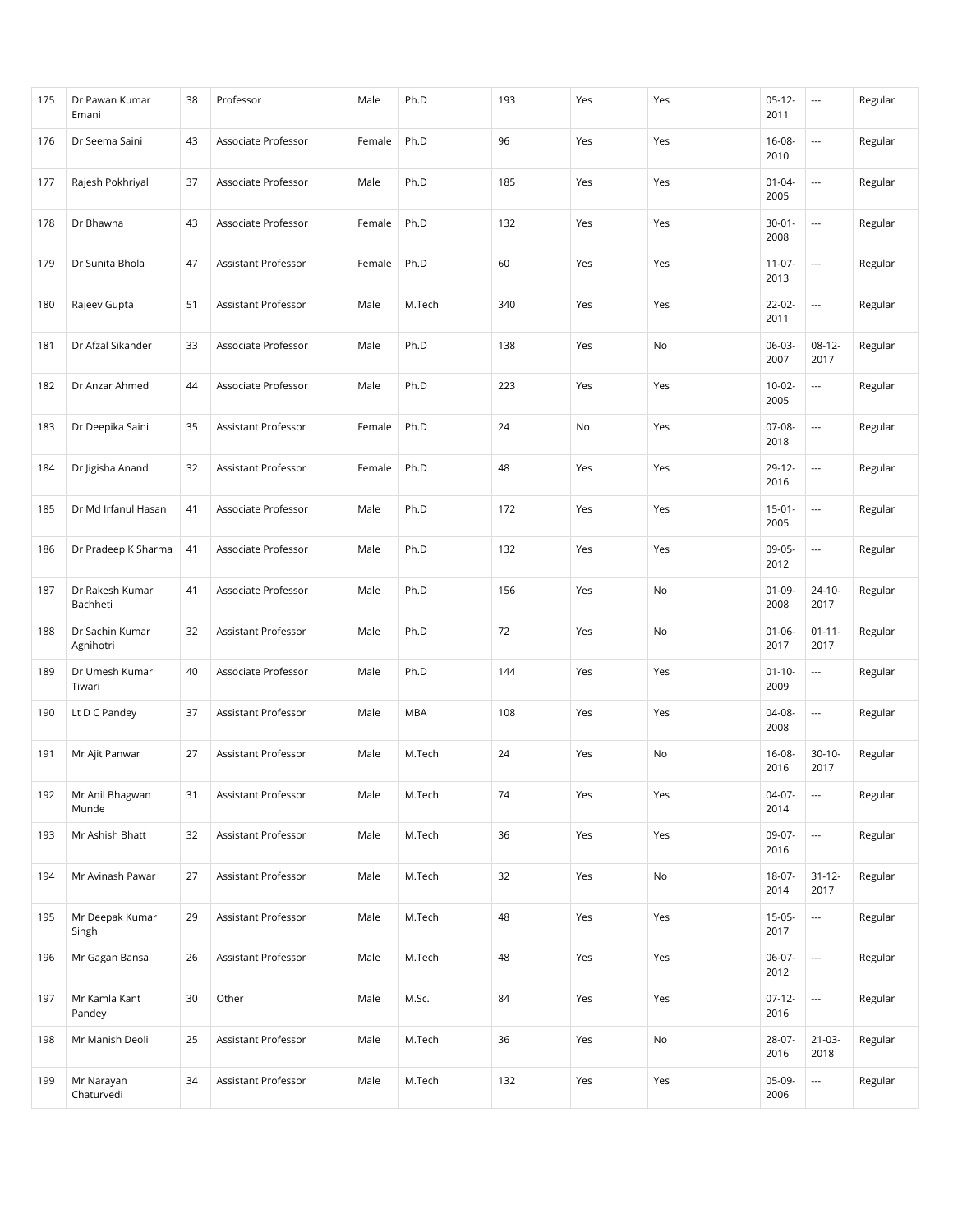| 200 | Mr Om Prakash<br>Verma           | 33 | <b>Assistant Professor</b> | Male   | M.Tech     | 68  | Yes | No  | $09-07-$<br>2012    | 18-07-<br>2017           | Regular |
|-----|----------------------------------|----|----------------------------|--------|------------|-----|-----|-----|---------------------|--------------------------|---------|
| 201 | Mr Pranav Kumar<br>Srivastava    | 37 | <b>Assistant Professor</b> | Male   | M.Tech     | 150 | Yes | Yes | $20 - 11 -$<br>2005 | $\overline{\phantom{a}}$ | Regular |
| 202 | Mr Rajeev Singh Bisht            | 30 | Assistant Professor        | Male   | MSc(IT)    | 22  | No  | Yes | 13-02-<br>2017      |                          | Regular |
| 203 | Dr Archana Bachheti              | 40 | Associate Professor        | Female | Ph.D       | 156 | Yes | Yes | $01 - 04 -$<br>2007 | $\overline{\phantom{a}}$ | Regular |
| 204 | Dr Patil Pravin<br>Pandharinnath | 42 | Professor                  | Male   | Ph.D       | 186 | Yes | Yes | $01-03-$<br>2011    | ---                      | Regular |
| 205 | Dr Sanjeev Kumar                 | 38 | Professor                  | Male   | Ph.D       | 121 | Yes | Yes | $01-07-$<br>2010    | $\overline{\phantom{a}}$ | Regular |
| 206 | Pareshwar Prasad                 | 42 | Assistant Professor        | Male   | <b>MCA</b> | 108 | Yes | Yes | $12 - 10 -$<br>2011 | $\overline{\phantom{a}}$ | Regular |
| 207 | Dr Awanish Kumar<br>Sharma       | 42 | Professor                  | Male   | Ph.D       | 132 | Yes | Yes | $01-07-$<br>2007    | $\overline{\phantom{a}}$ | Regular |
| 208 | Dr Shalini Jha                   | 38 | <b>Assistant Professor</b> | Female | Ph.D       | 168 | Yes | Yes | $01 - 09 -$<br>2004 | $\overline{\phantom{a}}$ | Regular |
| 209 | Ms Rita Yadav                    | 35 | Assistant Professor        | Female | M.Tech     | 100 | Yes | Yes | $15 - 01 -$<br>2013 | $\overline{\phantom{a}}$ | Regular |
| 210 | Dr Abhilasha Mishra              | 28 | <b>Assistant Professor</b> | Male   | Ph.D       | 59  | Yes | Yes | $20 - 10 -$<br>2016 | $\overline{\phantom{a}}$ | Regular |
| 211 | Dr Anurag Vidyarthi              | 35 | Assistant Professor        | Male   | Ph.D       | 85  | Yes | Yes | 13-08-<br>2014      | $\overline{\phantom{a}}$ | Regular |
| 212 | Dr Deependra Pratap<br>Singh     | 30 | Assistant Professor        | Male   | Ph.D       | 36  | No  | Yes | 20-08-<br>2018      | $\overline{\phantom{a}}$ | Regular |
| 213 | Dr HN Nagaraja                   | 54 | Professor                  | Male   | Ph.D       | 384 | No  | Yes | $28 - 11 -$<br>2017 | $\overline{\phantom{a}}$ | Regular |
| 214 | Dr Manoj Kumar Pal               | 36 | Assistant Professor        | Male   | Ph.D       | 108 | Yes | Yes | 05-09-<br>2016      | $\overline{\phantom{a}}$ | Regular |
| 215 | Dr Pradeep Joshi                 | 43 | Professor                  | Male   | Ph.D       | 252 | No  | Yes | $16-07-$<br>2018    | ---                      | Regular |
| 216 | Dr Rajesh Prasad<br>Verma        | 39 | Assistant Professor        | Male   | Ph.D       | 109 | Yes | Yes | $01 - 10 -$<br>2010 | ---                      | Regular |
| 217 | Dr S Suresh Kumar                | 46 | Professor                  | Male   | Ph.D       | 264 | No  | Yes | $01 - 12 -$<br>2018 | $\overline{\phantom{a}}$ | Regular |
| 218 | Dr Sourabh Bisht                 | 39 | Associate Professor        | Male   | Ph.D       | 144 | Yes | No  | 24-07-<br>2007      | 17-09-<br>2016           | Regular |
| 219 | Khushboo Singh                   | 30 | Assistant Professor        | Female | M.Tech     | 74  | Yes | No  | 03-09-<br>2016      | $17-01-$<br>2018         | Regular |
| 220 | Mr Aditya Joshi                  | 30 | Assistant Professor        | Male   | M.Tech     | 96  | Yes | Yes | $01 - 11 -$<br>2016 | ---                      | Regular |
| 221 | Mr Amulya Kumar<br>Roul          | 36 | Assistant Professor        | Male   | M.Tech     | 86  | Yes | No  | $01-07-$<br>2013    | $06-01-$<br>2018         | Regular |
| 222 | Mr ARUN PRATAP<br>SINGH RATHOD   | 26 | Other                      | Male   | M.Tech     | 24  | Yes | No  | 18-08-<br>2015      | $30-06-$<br>2018         | Regular |
| 223 | Mr Ashwini Kumar<br>Singh        | 32 | Assistant Professor        | Male   | M.Tech     | 123 | Yes | Yes | $25-07-$<br>2011    | ---                      | Regular |
| 224 | Mr Deepak Kumar                  | 31 | Assistant Professor        | Male   | <b>MCA</b> | 84  | Yes | Yes | $11 - 04 -$<br>2011 | $\overline{\phantom{a}}$ | Regular |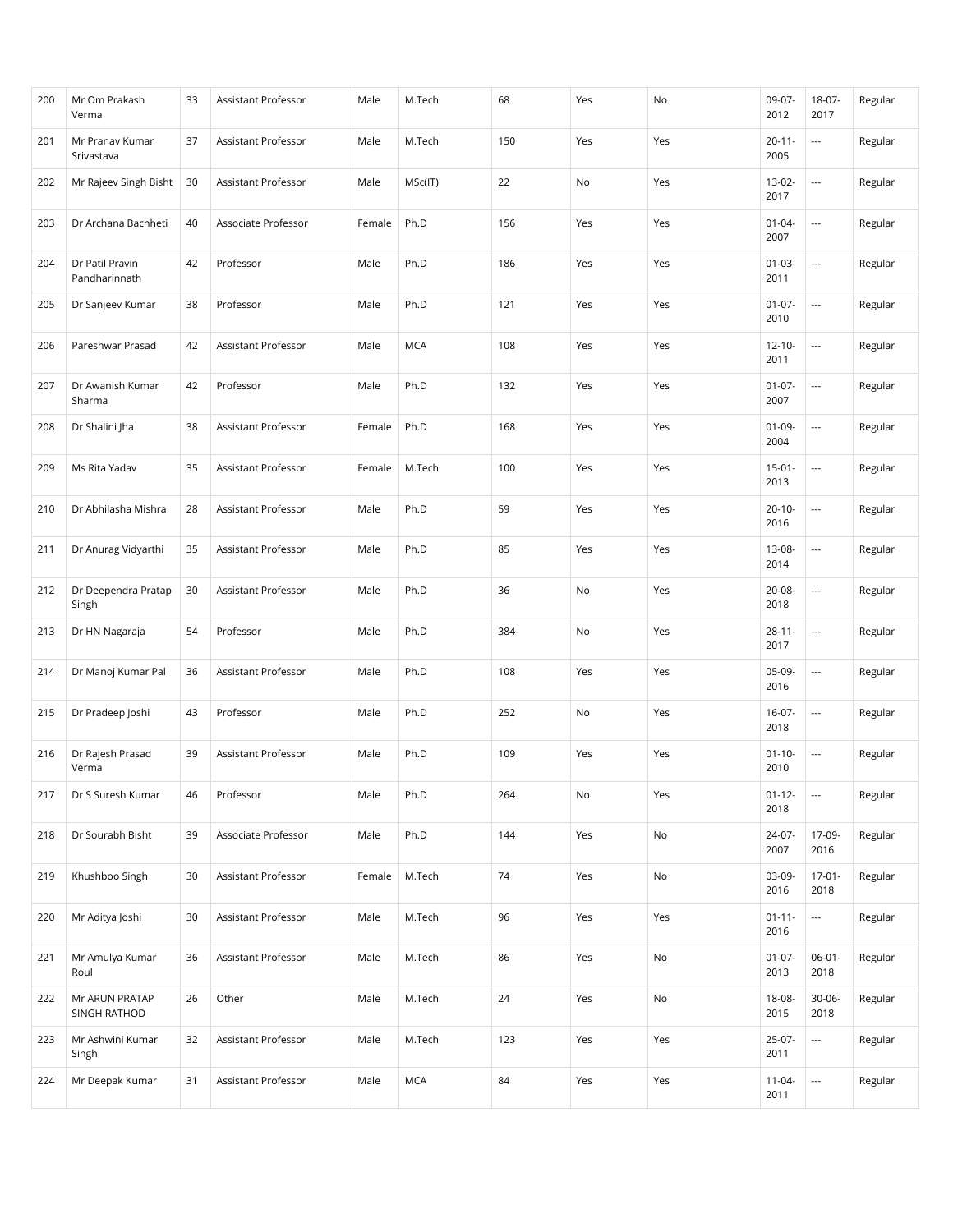| 225 | Mr Faraz Ahmad           | 27 | Assistant Professor        | Male   | M.Tech        | 36  | Yes | No  | $07 - 01 -$<br>2016 | $30 - 06 -$<br>2017      | Regular |
|-----|--------------------------|----|----------------------------|--------|---------------|-----|-----|-----|---------------------|--------------------------|---------|
| 226 | Mr Janmejay Pant         | 31 | Assistant Professor        | Male   | M.Tech        | 120 | Yes | Yes | $03 - 11 -$<br>2008 | $\overline{\phantom{a}}$ | Regular |
| 227 | Mr Mahesh<br>Manchanda   | 42 | Assistant Professor        | Male   | M.Tech        | 83  | Yes | Yes | $11 - 11 -$<br>2013 | $\overline{\phantom{a}}$ | Regular |
| 228 | Mr Munendra Singh        | 32 | Assistant Professor        | Male   | M.Tech        | 62  | Yes | No  | $18 - 08 -$<br>2012 | $18-07-$<br>2017         | Regular |
| 229 | Mr Noor Mohd             | 36 | Assistant Professor        | Male   | M.Tech        | 131 | Yes | Yes | $25-07-$<br>2006    | $\overline{\phantom{a}}$ | Regular |
| 230 | Mr Prabhjot Singh        | 27 | Assistant Professor        | Male   | M.Tech        | 36  | Yes | Yes | $30 - 12 -$<br>2016 | $\overline{\phantom{a}}$ | Regular |
| 231 | Mr Raj Kumar<br>Kapooria | 45 | Assistant Professor        | Male   | M.E.          | 96  | Yes | No  | 27-09-<br>2010      | 09-08-<br>2016           | Regular |
| 232 | Mr Sanjeev kumar         | 41 | Assistant Professor        | Male   | M.Tech        | 196 | Yes | Yes | $04 - 10 -$<br>2006 | ---                      | Regular |
| 233 | Mr Shivam Verma          | 23 | <b>Assistant Professor</b> | Male   | M.Tech        | 2   | No  | Yes | $16-07-$<br>2018    | $\overline{\phantom{a}}$ | Regular |
| 234 | Mr Teekam Singh          | 31 | Assistant Professor        | Male   | M.Tech        | 24  | No  | Yes | $01 - 10 -$<br>2018 | $\overline{\phantom{a}}$ | Regular |
| 235 | Mr Vivek Dimri           | 32 | Assistant Professor        | Male   | M.Tech        | 36  | Yes | Yes | $11-07-$<br>2016    | $\overline{\phantom{a}}$ | Regular |
| 236 | Ms Akanksha<br>Kapurwan  | 26 | Assistant Professor        | Female | M.Tech        | 43  | Yes | Yes | $25-07-$<br>2015    | $\overline{\phantom{a}}$ | Regular |
| 237 | Ms Niharika Varshney     | 28 | Assistant Professor        | Female | M.Tech        | 39  | Yes | Yes | $17-07-$<br>2013    | $\overline{\phantom{a}}$ | Regular |
| 238 | Ms Shivangi Barthwal     | 23 | Assistant Professor        | Female | M.Tech        | 2   | No  | Yes | $01 - 10 -$<br>2018 | $\overline{\phantom{a}}$ | Regular |
| 239 | Ms Sujata Thakur         | 30 | Assistant Professor        | Female | M.Tech        | 68  | Yes | Yes | 29-06-<br>2016      | ---                      | Regular |
| 240 | P Janaki Rama Raju       | 48 | Assistant Professor        | Male   | M.Tech        | 36  | Yes | Yes | $01 - 08 -$<br>2016 | ---                      | Regular |
| 241 | Shweta Bajaj             | 39 | Assistant Professor        | Female | <b>MBA</b>    | 72  | Yes | Yes | $21 - 08 -$<br>2012 | $\overline{\phantom{a}}$ | Regular |
| 242 | Mr Sanjeev Kukreti       | 41 | Assistant Professor        | Male   | M.Tech        | 216 | Yes | Yes | 06-09-<br>2004      | $\overline{\phantom{a}}$ | Regular |
| 243 | Mr Shiv Kumar            | 28 | Assistant Professor        | Male   | M.Tech        | 25  | Yes | No  | $07-07-$<br>2015    | $16 - 06 -$<br>2017      | Regular |
| 244 | Mr Sumit Tripathi        | 32 | Assistant Professor        | Male   | M.Tech        | 109 | Yes | Yes | $18 - 08 -$<br>2008 | ---                      | Regular |
| 245 | Mr Vikram Soni           | 38 | Other                      | Male   | <b>B.Tech</b> | 144 | Yes | Yes | $24-01-$<br>2006    | $\overline{\phantom{a}}$ | Regular |
| 246 | Mrs Shuchi Juyal         | 33 | Assistant Professor        | Female | M.Tech        | 99  | Yes | Yes | 24-06-<br>2009      | $\hspace{0.05cm} \ldots$ | Regular |
| 247 | Ms Neha Goswami          | 33 | Assistant Professor        | Female | M.Tech        | 76  | Yes | No  | $02-07-$<br>2015    | $07 - 11 -$<br>2016      | Regular |
| 248 | Ms Sakshi Gupta          | 33 | Assistant Professor        | Female | M.Tech        | 122 | Yes | Yes | $10-01 -$<br>2009   | $\overline{\phantom{a}}$ | Regular |
| 249 | Ms Sribidhya<br>Mohanty  | 34 | Assistant Professor        | Female | M.Tech        | 139 | Yes | Yes | $26 - 02 -$<br>2007 | $\hspace{0.05cm} \ldots$ | Regular |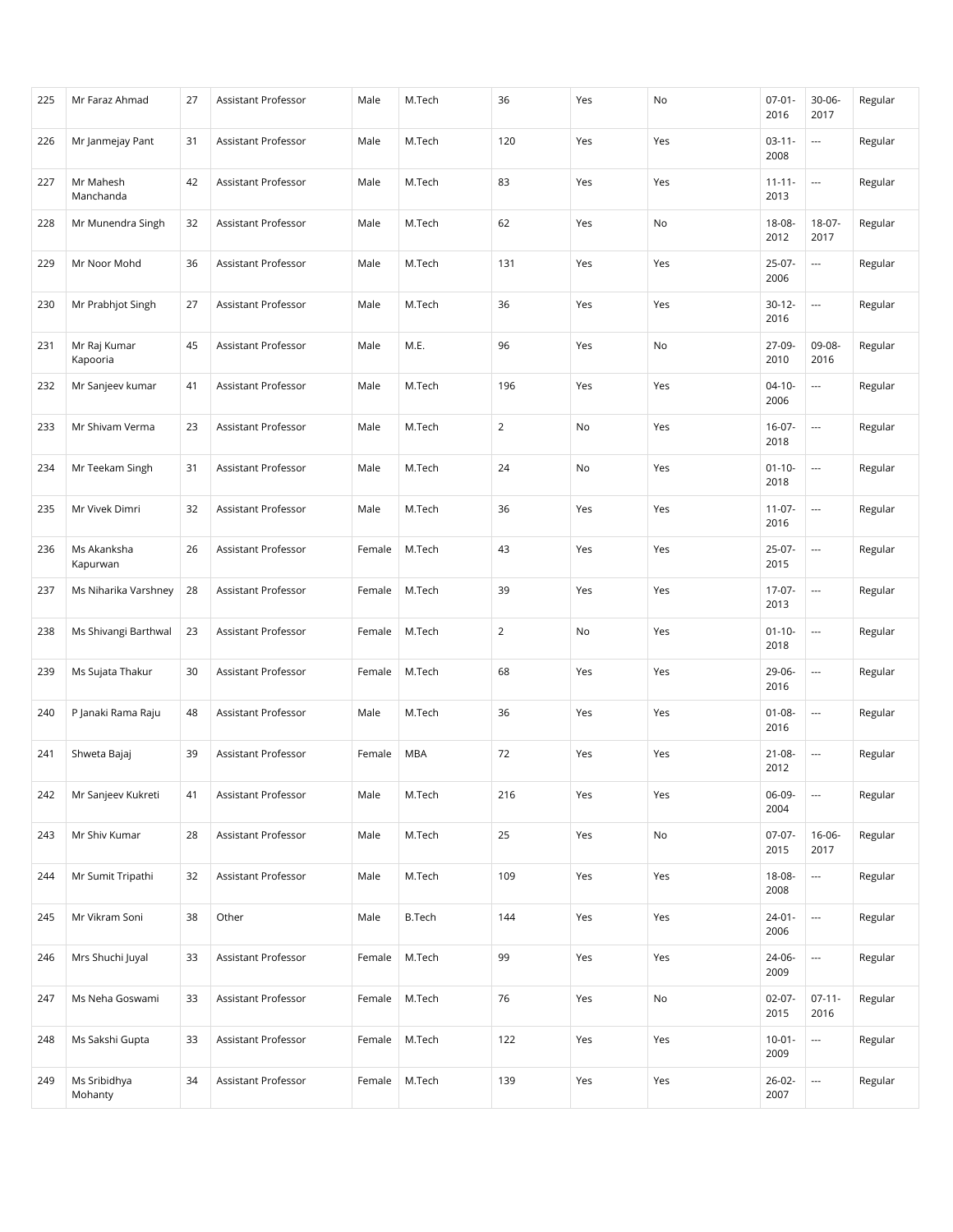| 250 | Ms Yatika Gori              | 26 | Assistant Professor        | Female | M.Tech     | 48             | Yes | Yes | $15-07-$<br>2013    | $\cdots$                 | Regular |
|-----|-----------------------------|----|----------------------------|--------|------------|----------------|-----|-----|---------------------|--------------------------|---------|
| 251 | Shivani Singh Dhriyan       | 27 | <b>Assistant Professor</b> | Female | M.Tech     | 37             | Yes | Yes | $15-07-$<br>2015    | $\overline{\phantom{a}}$ | Regular |
| 252 | Mr Sanjeev Gaba             | 43 | Assistant Professor        | Male   | M.Tech     | 157            | Yes | No  | $01 - 08 -$<br>2011 | 16-09-<br>2016           | Regular |
| 253 | Mr Shiv Ashish<br>Dhondiyal | 27 | Assistant Professor        | Male   | M.Tech     | 24             | Yes | Yes | $21 - 07 -$<br>2017 | ---                      | Regular |
| 254 | Mr Sumit Pundir             | 34 | Assistant Professor        | Male   | M.Tech     | 146            | Yes | Yes | $01-07-$<br>2007    | $\overline{\phantom{a}}$ | Regular |
| 255 | Mr Vikash Rathi             | 35 | <b>Assistant Professor</b> | Male   | M.Tech     | 92             | Yes | Yes | $03-02-$<br>2009    | $\overline{\phantom{a}}$ | Regular |
| 256 | Mrs Priya Matta             | 38 | Assistant Professor        | Female | M.Tech     | 171            | Yes | Yes | $25-03-$<br>2008    | $\overline{\phantom{a}}$ | Regular |
| 257 | Ms Neha Garg                | 34 | Assistant Professor        | Female | M.Tech     | 146            | Yes | Yes | $16 - 12 -$<br>2005 | $\overline{\phantom{a}}$ | Regular |
| 258 | Ms Ruchira Rawat            | 35 | Assistant Professor        | Female | M.Tech     | 156            | Yes | Yes | $05-09-$<br>2014    | $\overline{\phantom{a}}$ | Regular |
| 259 | Ms Sonymol Koshy            | 49 | Assistant Professor        | Female | M.Tech     | 36             | Yes | Yes | $05-07-$<br>2016    | $\overline{\phantom{a}}$ | Regular |
| 260 | Ms Vishali Chaudhry         | 24 | Assistant Professor        | Female | M.Tech     | $\overline{7}$ | No  | Yes | $02 - 01 -$<br>2018 | $\overline{\phantom{a}}$ | Regular |
| 261 | Shashank Kothari            | 26 | Assistant Professor        | Male   | M.Tech     | 36             | Yes | Yes | $06 - 01 -$<br>2017 | $\overline{\phantom{a}}$ | Regular |
| 262 | Mr Sanjay Kumar             | 33 | Assistant Professor        | Male   | M.Tech     | 24             | No  | Yes | $25-07-$<br>2018    | $\overline{\phantom{a}}$ | Regular |
| 263 | Mr Shashi Kumar<br>Sharma   | 32 | Assistant Professor        | Male   | M.Tech     | 60             | Yes | Yes | $20 - 07 -$<br>2016 | $\overline{\phantom{a}}$ | Regular |
| 264 | Mr Subhash Chandra<br>Yadav | 43 | Assistant Professor        | Male   | M.Tech     | 149            | Yes | No  | 27-08-<br>2007      | $15-02-$<br>2018         | Regular |
| 265 | Mr VIDIT KUMAR              | 27 | Other                      | Male   | M.Tech     | 36             | Yes | Yes | 18-08-<br>2015      | ---                      | Regular |
| 266 | Mrs Gitanjali<br>Chandwani  | 36 | Assistant Professor        | Female | M.Tech     | 163            | Yes | Yes | $01 - 02 -$<br>2004 | ---                      | Regular |
| 267 | Ms Komal Singh              | 26 | Assistant Professor        | Female | M.Tech     | 36             | Yes | Yes | $03-01 -$<br>2017   | $\overline{\phantom{a}}$ | Regular |
| 268 | Ms Rekha Maithani           | 44 | Other                      | Female | M.Sc.      | 132            | Yes | Yes | $12 - 12 -$<br>2016 | $\overline{\phantom{a}}$ | Regular |
| 269 | Ms Sonal Paliwal            | 26 | Assistant Professor        | Female | M.Tech     | 36             | Yes | No  | $13-07-$<br>2016    | $25-06-$<br>2018         | Regular |
| 270 | Ms Vineeta Kanwal           | 26 | Assistant Professor        | Female | M.Tech     | 36             | Yes | No  | $06-07-$<br>2015    | $18 - 12 -$<br>2017      | Regular |
| 271 | Saurabh Rawat               | 46 | Assistant Professor        | Male   | M.Sc.      | 244            | Yes | Yes | $01 - 05 -$<br>2000 | $\hspace{0.05cm} \ldots$ | Regular |
| 272 | Mr Ranu Prakash<br>Sharma   | 30 | Assistant Professor        | Male   | <b>MCA</b> | 120            | Yes | Yes | $03 - 11 -$<br>2008 | $\hspace{0.05cm} \ldots$ | Regular |
| 273 | Mr Saurabh Kumar<br>Mishra  | 27 | Assistant Professor        | Male   | M.Tech     | 24             | No  | Yes | $02-07-$<br>2018    | $\overline{\phantom{a}}$ | Regular |
| 274 | Mr SHUBHAM NEGI             | 26 | Other                      | Male   | M.Tech     | 36             | Yes | No  | 18-08-<br>2015      | $30 - 06 -$<br>2018      | Regular |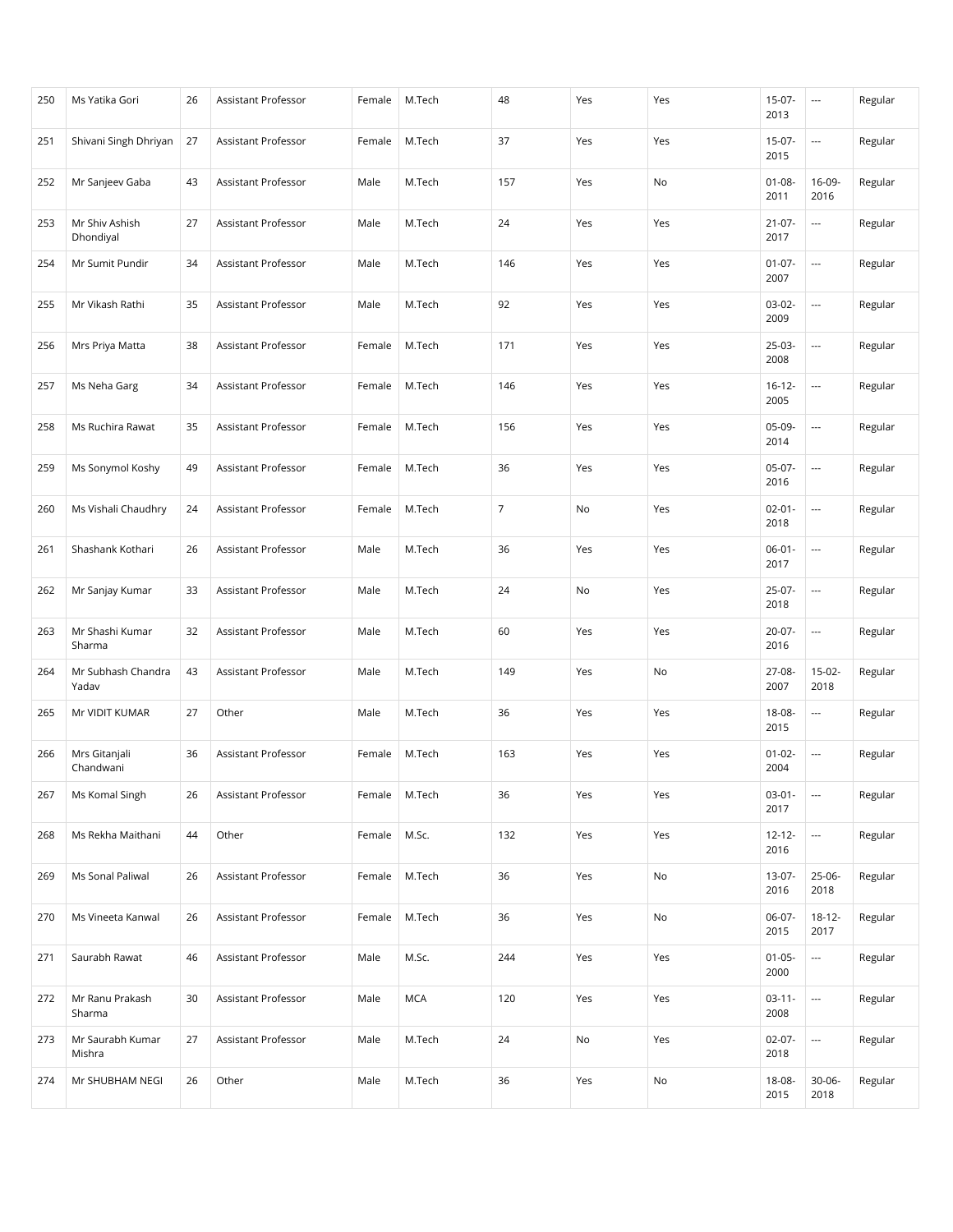| 275 | Mr Tejpal Singh           | 32 | Assistant Professor        | Male   | M.Sc.         | 108 | Yes | Yes | $24-02-$<br>2009    | $\hspace{0.05cm} \ldots$ | Regular |
|-----|---------------------------|----|----------------------------|--------|---------------|-----|-----|-----|---------------------|--------------------------|---------|
| 276 | Mr Yesh Pal Kumar         | 71 | Professor                  | Male   | M.Tech        | 396 | Yes | Yes | $01-07-$<br>2013    | ---                      | Regular |
| 277 | Ms Akansha Gupta          | 35 | Assistant Professor        | Female | M.Tech        | 84  | Yes | Yes | 22-04-<br>2017      |                          | Regular |
| 278 | Ms Parul Madan            | 32 | Assistant Professor        | Female | M.Tech        | 75  | Yes | Yes | 18-03-<br>2015      | $\overline{\phantom{a}}$ | Regular |
| 279 | Ms SHWETA GOYAL           | 30 | Other                      | Female | M.Tech        | 48  | Yes | Yes | $11 - 08 -$<br>2014 | $\overline{\phantom{a}}$ | Regular |
| 280 | Ms Surbhi Uniyal          | 30 | Assistant Professor        | Female | M.Tech        | 85  | Yes | No  | 14-08-<br>2009      | 05-06-<br>2017           | Regular |
| 281 | Priyanka Oberoi           | 31 | Assistant Professor        | Female | M.COM         | 84  | Yes | No  | 28-04-<br>2011      | $24-01-$<br>2018         | Regular |
| 282 | <b>Tripti Pawar</b>       | 30 | Assistant Professor        | Female | <b>MBA</b>    | 96  | Yes | No  | $21 - 06 -$<br>2010 | $17 - 11 -$<br>2017      | Regular |
| 283 | Mr Rudraksh Garg          | 38 | Assistant Professor        | Male   | M.S           | 120 | Yes | No  | $01-07-$<br>2016    | $26 - 05 -$<br>2017      | Regular |
| 284 | Mr Sharada Prasad         | 50 | Assistant Professor        | Male   | M.Tech        | 342 | Yes | No  | $10-07 -$<br>2016   | $30 - 04 -$<br>2018      | Regular |
| 285 | Mr Somil Kumar<br>Gupta   | 29 | Assistant Professor        | Male   | M.Tech        | 60  | Yes | Yes | 18-07-<br>2016      | $\overline{\phantom{a}}$ | Regular |
| 286 | Mr Upendra Aswal          | 42 | Associate Professor        | Male   | M.Tech        | 188 | Yes | Yes | $10-02-$<br>2005    | $\overline{\phantom{a}}$ | Regular |
| 287 | Mr Zafar Sarif            | 28 | Assistant Professor        | Male   | M.Tech        | 36  | Yes | Yes | $27-07-$<br>2016    | $\overline{\phantom{a}}$ | Regular |
| 288 | Ms Hemani                 | 38 | Associate Professor        | Female | <b>MBA</b>    | 90  | Yes | Yes | 15-04-<br>2010      | $\overline{\phantom{a}}$ | Regular |
| 289 | Ms Preeti Mishra          | 29 | Assistant Professor        | Female | M.Tech        | 72  | Yes | Yes | $01 - 07 -$<br>2017 | $\overline{\phantom{a}}$ | Regular |
| 290 | Ms Simranjeet Kaur        | 26 | Other                      | Female | <b>B.Tech</b> | 20  | No  | Yes | 19-04-<br>2017      | ---                      | Regular |
| 291 | Ms Swati Devliyal         | 41 | <b>Assistant Professor</b> | Female | M.Tech        | 108 | Yes | Yes | $15-06-$<br>2009    | $\overline{\phantom{a}}$ | Regular |
| 292 | Ramesh Singh Rawat        | 41 | Assistant Professor        | Male   | Ph.D          | 181 | Yes | Yes | 06-08-<br>2007      | $\overline{\phantom{a}}$ | Regular |
| 293 | Mr S K Govil              | 70 | Professor                  | Male   | M.E.          | 554 | Yes | Yes | 19-07-<br>2010      | ---                      | Regular |
| 294 | Mr Shashank Pathak        | 25 | Assistant Professor        | Male   | <b>MCA</b>    | 24  | Yes | Yes | $04-05-$<br>2017    |                          | Regular |
| 295 | Mr Sourabh Jain           | 33 | Assistant Professor        | Male   | M.Tech        | 48  | No  | Yes | 13-08-<br>2018      |                          | Regular |
| 296 | Mr Upendra Mohan<br>Bhatt | 33 | Assistant Professor        | Male   | M.Tech        | 134 | Yes | Yes | 24-07-<br>2007      | $\hspace{0.05cm} \ldots$ | Regular |
| 297 | Mrs Amandeep Kaur         | 31 | Assistant Professor        | Female | M.A           | 48  | No  | Yes | 11-09-<br>2018      | $\hspace{0.05cm} \ldots$ | Regular |
| 298 | Ms KALPANA RAUSA          | 29 | Assistant Professor        | Female | M.Tech        | 36  | Yes | No  | 18-08-<br>2015      | $30 - 06 -$<br>2018      | Regular |
| 299 | Ms Reeta Uniyal           | 34 | Assistant Professor        | Female | <b>MCA</b>    | 132 | Yes | Yes | 06-06-<br>2007      | $\scriptstyle\cdots$     | Regular |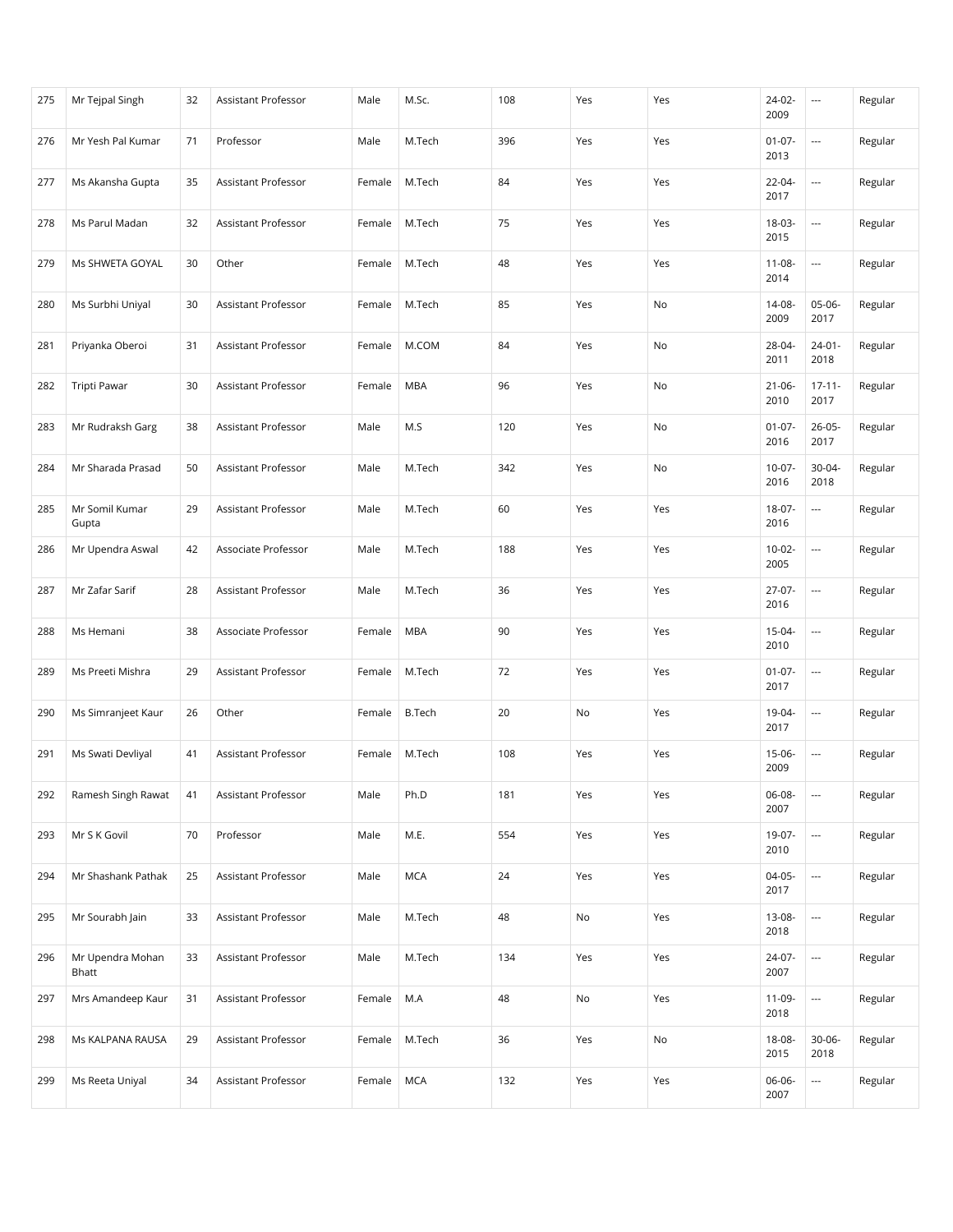| 300 | Ms Somya Sinha                       | 24 | <b>Assistant Professor</b> | Female | M.Tech             | $\mathbf{1}$ | No  | Yes | $08 - 10 -$<br>2018 | $\hspace{0.05cm} \ldots$ | Regular |
|-----|--------------------------------------|----|----------------------------|--------|--------------------|--------------|-----|-----|---------------------|--------------------------|---------|
| 301 | Ms Vandana Rawat                     | 31 | Assistant Professor        | Female | M.Tech             | 24           | Yes | Yes | $15-05-$<br>2017    | $\overline{\phantom{a}}$ | Regular |
| 302 | Ritiksha Danu                        | 27 | Assistant Professor        | Female | M.Tech             | 38           | Yes | Yes | $11 - 08 -$<br>2015 | ---                      | Regular |
| 303 | Mr Ravi Shankar                      | 30 | Assistant Professor        | Male   | M.Tech             | 74           | Yes | Yes | $01 - 07 -$<br>2013 | $\overline{\phantom{a}}$ | Regular |
| 304 | Mr Shambhu Prasad<br>Sah             | 33 | Assistant Professor        | Male   | M.Tech             | 108          | Yes | Yes | 29-07-<br>2016      | ---                      | Regular |
| 305 | Mr Siddharth<br>Mehndiratta          | 30 | Assistant Professor        | Male   | M.Tech             | 48           | Yes | Yes | $01 - 08 -$<br>2017 | $\overline{\phantom{a}}$ | Regular |
| 306 | Mr Tushar Gupta                      | 27 | Assistant Professor        | Male   | M.Tech             | 41           | Yes | No  | $15-07-$<br>2013    | 08-04-<br>2018           | Regular |
| 307 | Mr Yogesh Kumar<br>Sharma            | 29 | Assistant Professor        | Male   | M.Tech             | 36           | Yes | No  | $02 - 01 -$<br>2016 | $30 - 06 -$<br>2017      | Regular |
| 308 | Ms Anshu Sharma                      | 28 | Assistant Professor        | Female | M.Tech             | 36           | No  | Yes | 09-04-<br>2018      | ---                      | Regular |
| 309 | Ms Prateeksha<br>Chauhaan            | 34 | Assistant Professor        | Female | M.Tech             | 77           | No  | Yes | $09-10-$<br>2018    | $\overline{\phantom{a}}$ | Regular |
| 310 | Ms Silky Goel                        | 25 | Assistant Professor        | Female | M.Tech             | 36           | Yes | Yes | 18-07-<br>2016      | ---                      | Regular |
| 311 | Ms Suyashi Raiwani                   | 33 | Assistant Professor        | Female | M.Tech             | 91           | Yes | No  | $03-02-$<br>2009    | $07-12-$<br>2016         | Regular |
| 312 | Puneet Manocha                       | 43 | Assistant Professor        | Male   | Ph.D               | 162          | Yes | Yes | $17 - 11 -$<br>2003 | ---                      | Regular |
| 313 | Vimla Rani                           | 36 | Assistant Professor        | Female | M.Tech             | 156          | Yes | No  | $10-02 -$<br>2005   | $18 - 12 -$<br>2017      | Regular |
| 314 | Ms Aditi Bisht                       | 27 | Assistant Professor        | Female | MHM(Hotel<br>MGMT) | 60           | Yes | Yes | 05-08-<br>2013      | ---                      | Regular |
| 315 | Mr Sarjeet Rawat                     | 37 | Other                      | Male   | M.COM              | 144          | Yes | Yes | $23 - 11 -$<br>2013 | ---                      | Regular |
| 316 | R K Lingwal                          | 64 | Other                      | Male   | M.A                | 96           | Yes | Yes | $07-04-$<br>2014    | ---                      | Regular |
| 317 | Ashish Joshi                         | 39 | Assistant Professor        | Male   | <b>MBA</b>         | 168          | Yes | Yes | $16 - 12 -$<br>2016 | $\overline{\phantom{a}}$ | Regular |
| 318 | Sandeep Hatwal                       | 41 | Assistant Professor        | Male   | <b>MBA</b>         | 96           | Yes | Yes | $09-12-$<br>2016    |                          | Regular |
| 319 | Kanika Rani                          | 29 | Assistant Professor        | Female | <b>MBA</b>         | 72           | Yes | Yes | $06-12-$<br>2016    | $\overline{\phantom{a}}$ | Regular |
| 320 | Dr RS Bora                           | 62 | Assistant Professor        | Male   | Ph.D               | 168          | Yes | Yes | $01-03-$<br>2016    | $\overline{\phantom{a}}$ | Regular |
| 321 | Krishnanand Thakur                   | 40 | Other                      | Male   | M.Sc.              | 48           | Yes | Yes | 25-09-<br>2014      | $\overline{\phantom{a}}$ | Regular |
| 322 | Narender Singh<br>Kharola            | 41 | Other                      | Male   | M.A                | 202          | Yes | Yes | 17-09-<br>2013      |                          | Regular |
| 323 | <b>GUNJAN AWAL</b><br><b>MOUDGIL</b> | 34 | Other                      | Female | <b>MBA</b>         | 84           | Yes | Yes | $11 - 08 -$<br>2014 | ---                      | Regular |
| 324 | NEEMA TUFCHI                         | 28 | Other                      | Female | M.Sc.              | 36           | Yes | Yes | $11 - 02 -$<br>2015 | $\overline{\phantom{a}}$ | Regular |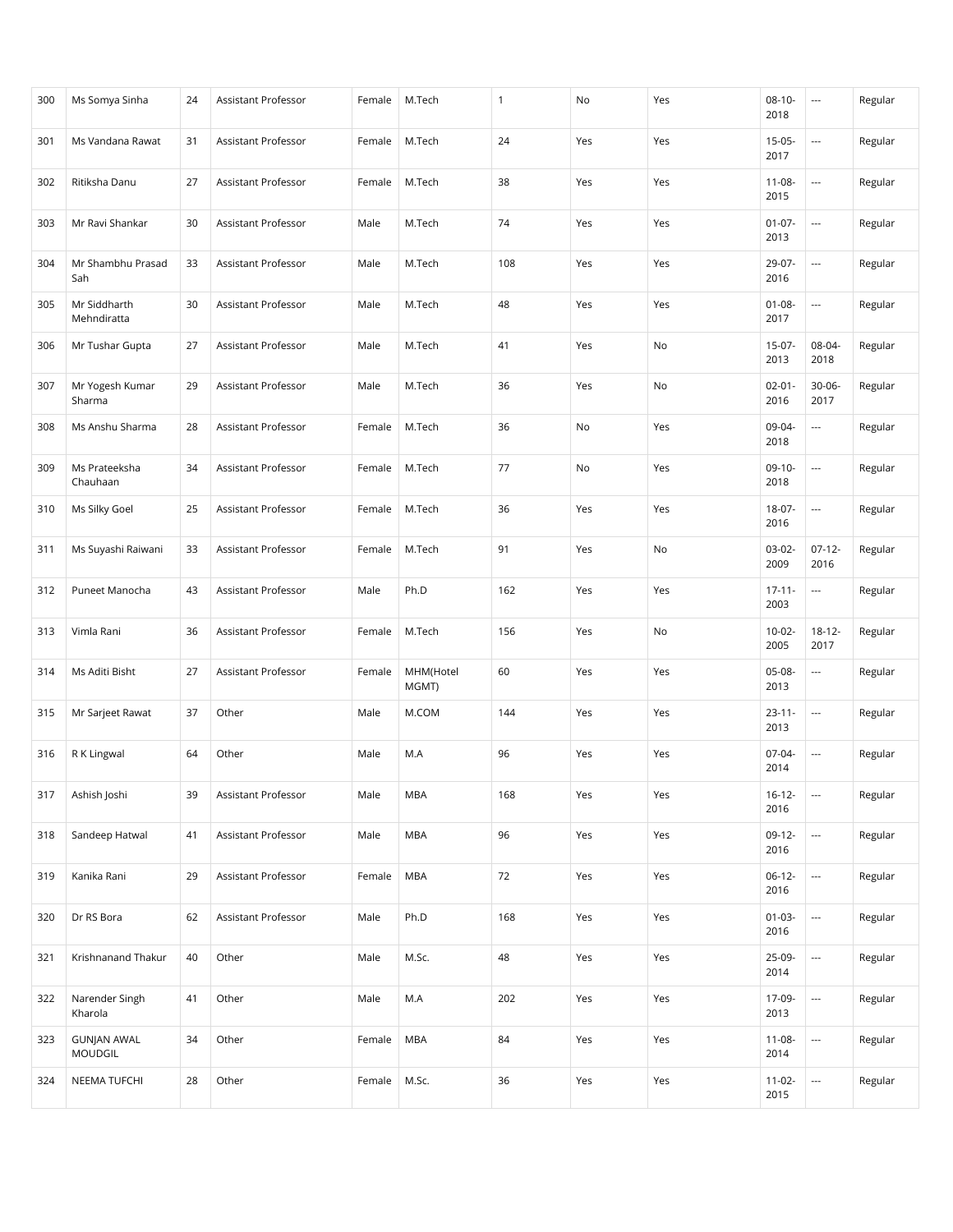| 325 | Abhishek Mishra           | 39 | Assistant Professor        | Male   | M.Tech         | 108 | Yes | No  | 08-09-<br>2008      | 09-08-<br>2015           | Regular  |
|-----|---------------------------|----|----------------------------|--------|----------------|-----|-----|-----|---------------------|--------------------------|----------|
| 326 | Alim Rawsan               | 31 | Assistant Professor        | Male   | M.Tech         | 24  | Yes | No  | $21 - 07 -$<br>2014 | $02 - 12 -$<br>2015      | Regular  |
| 327 | Amit Saxena               | 29 | <b>Assistant Professor</b> | Male   | Ph.D           | 25  | Yes | No  | 16-08-<br>2015      | $01 - 08 -$<br>2017      | Regular  |
| 328 | Amar Johri                | 31 | Assistant Professor        | Male   | Ph.D           | 124 | Yes | Yes | $22 - 05 -$<br>2009 | $\overline{\phantom{a}}$ | Regular  |
| 329 | Amjad Ali                 | 43 | Assistant Professor        | Male   | M.COM          | 195 | Yes | Yes | $02 - 06 -$<br>2008 | ---                      | Regular  |
| 330 | Abhishek Negi             | 37 | Assistant Professor        | Male   | Ph.D           | 157 | Yes | Yes | 12-08-<br>2008      | ---                      | Regular  |
| 331 | A K Dubey                 | 65 | Professor                  | Male   | Ph.D           | 446 | Yes | Yes | $01-07-$<br>2014    | $\overline{\phantom{a}}$ | Visiting |
| 332 | Anamika Chetri            | 36 | Assistant Professor        | Female | Ph.D           | 154 | Yes | Yes | 17-04-<br>2013      | $\overline{\phantom{a}}$ | Regular  |
| 333 | Amar Prakash Dabral       | 35 | <b>Assistant Professor</b> | Male   | <b>MBA</b>     | 95  | Yes | Yes | $01 - 10 -$<br>2015 | $\cdots$                 | Regular  |
| 334 | Akash Rawat               | 38 | Assistant Professor        | Male   | <b>MBA</b>     | 175 | No  | Yes | 12-08-<br>2016      | $\overline{\phantom{a}}$ | Regular  |
| 335 | Aditi Gangodkar           | 39 | Assistant Professor        | Female | <b>MBA</b>     | 77  | Yes | Yes | $10-04-$<br>2012    | ---                      | Regular  |
| 336 | Abhijeet Singh            | 27 | Assistant Professor        | Male   | <b>MBA</b>     | 64  | Yes | Yes | $16 - 05 -$<br>2016 | $\overline{\phantom{a}}$ | Regular  |
| 337 | Aanchal Gupta             | 28 | Assistant Professor        | Female | <b>MCA</b>     | 24  | Yes | No  | 06-08-<br>2014      | $26 - 02 -$<br>2016      | Regular  |
| 338 | Ambika Prakash Mani       | 42 | Assistant Professor        | Female | Ph.D           | 72  | No  | Yes | 18-07-<br>2017      | $\hspace{0.05cm} \ldots$ | Regular  |
| 339 | Abhishek Singh<br>Chauhan | 38 | Assistant Professor        | Male   | <b>MBA</b>     | 132 | No  | Yes | $01-07-$<br>2017    | $\overline{\phantom{a}}$ | Regular  |
| 340 | Amit Kumar Uniyal         | 45 | Assistant Professor        | Male   | Ph.D           | 228 | No  | Yes | 05-09-<br>2017      | ---                      | Regular  |
| 341 | Abhishek Bhatt            | 30 | Assistant Professor        | Male   | <b>MCA</b>     | 84  | Yes | Yes | $12 - 12 -$<br>2016 | ---                      | Regular  |
| 342 | Arunima Nayak             | 45 | Associate Professor        | Female | Ph.D           | 167 | Yes | Yes | $01 - 10 -$<br>2012 | $\overline{\phantom{a}}$ | Regular  |
| 343 | Anand Karmakar            | 36 | Assistant Professor        | Male   | MFA(Fine Arts) | 133 | Yes | Yes | $01 - 10 -$<br>2009 |                          | Regular  |
| 344 | Avita Katal               | 30 | Assistant Professor        | Female | M.Tech         | 51  | Yes | Yes | 22-07-<br>2013      | $\overline{\phantom{a}}$ | Regular  |
| 345 | Ashish Spencer            | 30 | Assistant Professor        | Male   | PGDM           | 83  | Yes | Yes | $10-10-$<br>2015    | ---                      | Regular  |
| 346 | Arjun Huja                | 27 | Assistant Professor        | Male   | M.Sc.          | 72  | Yes | Yes | $12 - 10 -$<br>2012 | $\overline{\phantom{a}}$ | Regular  |
| 347 | Arvind Mohan              | 47 | Professor                  | Male   | Ph.D           | 230 | Yes | Yes | 14-08-<br>2006      |                          | Regular  |
| 348 | Anuraj Singh              | 34 | Assistant Professor        | Female | Ph.D           | 36  | Yes | No  | $02 - 01 -$<br>2015 | $02 - 02 -$<br>2015      | Regular  |
| 349 | Ankur Goel                | 27 | Assistant Professor        | Male   | M.Tech         | 14  | Yes | No  | $06-07-$<br>2015    | 30-07-<br>2016           | Regular  |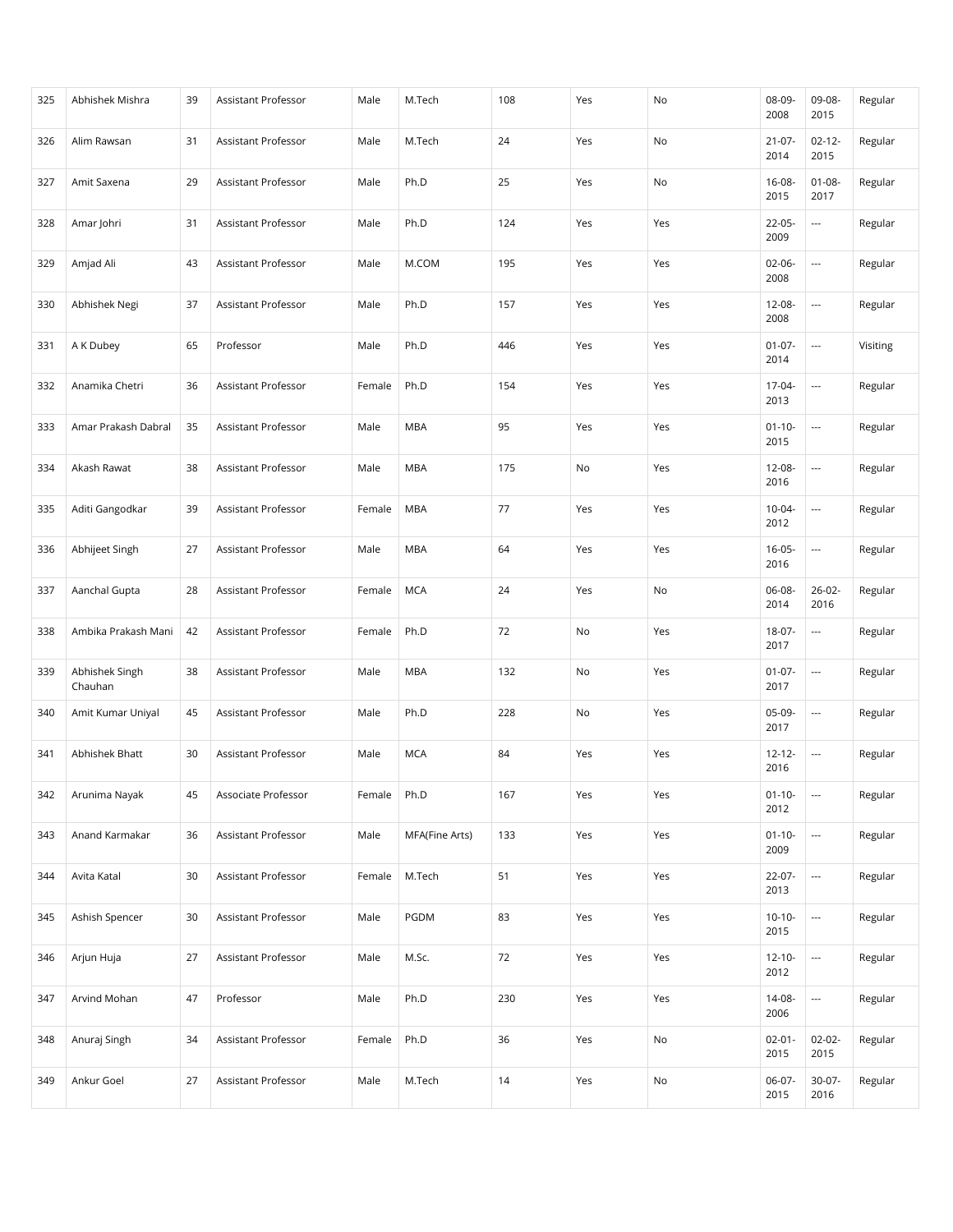| 350 | Anil Thapiyal               | 48 | Assistant Professor                              | Male   | M.Sc.      | 120 | Yes | Yes | $12 - 07 -$<br>2006 | $\cdots$                 | Regular  |
|-----|-----------------------------|----|--------------------------------------------------|--------|------------|-----|-----|-----|---------------------|--------------------------|----------|
| 351 | Anupama Singh               | 50 | <b>Assistant Professor</b>                       | Female | PGDM       | 163 | Yes | Yes | $01 - 08 -$<br>2006 | $\overline{\phantom{a}}$ | Regular  |
| 352 | Anand Kumar<br>Sharma       | 52 | Professor                                        | Male   | M. Phil    | 14  | Yes | Yes | 06-08-<br>2015      | ---                      | Visiting |
| 353 | Anil Kumar Jain             | 66 | Professor                                        | Male   | Ph.D       | 516 | Yes | Yes | $01 - 07 -$<br>2014 | $\overline{\phantom{a}}$ | Visiting |
| 354 | Anita Rawat                 | 38 | Other                                            | Female | M.A        | 84  | Yes | Yes | 05-08-<br>2011      | ---                      | Regular  |
| 355 | Brij Bhushan                | 38 | Associate Professor                              | Male   | Ph.D       | 80  | Yes | Yes | $15-07-$<br>2012    | $\overline{\phantom{a}}$ | Regular  |
| 356 | Brijesh Kumar               | 45 | Associate Professor                              | Male   | Ph.D       | 201 | Yes | No  | $01 - 12 -$<br>2012 | $07-12-$<br>2016         | Regular  |
| 357 | <b>B</b> K Koul             | 57 | Assistant Professor                              | Male   | M.A        | 346 | Yes | Yes | 23-04-<br>2005      | $\overline{\phantom{a}}$ | Regular  |
| 358 | <b>B</b> V Babu             | 57 | Dean / Principal / Director /<br>Vice Chancellor | Male   | Ph.D       | 384 | No  | No  | $14-07-$<br>2016    | 09-03-<br>2017           | Regular  |
| 359 | Balbir Singh Bhandari       | 42 | Other                                            | Male   | M.A        | 192 | Yes | Yes | $11-07-$<br>2013    | ---                      | Regular  |
| 360 | Chirag Singhal              | 36 | Assistant Professor                              | Male   | <b>MBA</b> | 108 | Yes | No  | $01-07-$<br>2009    | $07-10-$<br>2016         | Regular  |
| 361 | Chandra Mauli<br>Dhundhiyal | 29 | Assistant Professor                              | Male   | <b>MBA</b> | 100 | Yes | No  | 23-05-<br>2011      | $14-06-$<br>2018         | Regular  |
| 362 | C K Saini                   | 73 | Professor                                        | Male   | Ph.D       | 538 | Yes | Yes | 12-08-<br>2005      | ---                      | Visiting |
| 363 | Deepak Joshi                | 36 | Associate Professor                              | Male   | Ph.D       | 24  | Yes | No  | $23 - 12 -$<br>2014 | $02 - 12 -$<br>2015      | Regular  |
| 364 | Deepak Kaushal              | 36 | Assistant Professor                              | Male   | <b>MBA</b> | 110 | Yes | Yes | $06-07-$<br>2009    | ---                      | Regular  |
| 365 | Deep Chandra                | 39 | Other                                            | Male   | M.Sc.      | 120 | Yes | Yes | $21 - 01 -$<br>2014 | $\cdots$                 | Regular  |
| 366 | Juhi Garg                   | 38 | Assistant Professor                              | Female | Ph.D       | 120 | No  | No  | $31 - 08 -$<br>2016 | $31-03-$<br>2018         | Regular  |
| 367 | Girish Lakhera              | 51 | Assistant Professor                              | Male   | <b>MBA</b> | 369 | Yes | Yes | $01-07-$<br>2011    | $\overline{\phantom{a}}$ | Regular  |
| 368 | Jyoti Kainthola             | 29 | Assistant Professor                              | Female | M.Tech     | 27  | Yes | No  | $21 - 07 -$<br>2014 | $14-07-$<br>2016         | Regular  |
| 369 | Gautam Das                  | 65 | Professor                                        | Male   | Ph.D       | 470 | Yes | No  | $27-07-$<br>2015    | $30 - 06 -$<br>2016      | Regular  |
| 370 | GPS Bharti                  | 76 | Professor                                        | Male   | M.E.       | 435 | Yes | Yes | $01 - 06 -$<br>2014 | ---                      | Visiting |
| 371 | Giriraj Gupta               | 47 | Associate Professor                              | Male   | Ph.D       | 180 | Yes | Yes | $18 - 10 -$<br>2007 | $\ldots$                 | Regular  |
| 372 | Harsh Rathore               | 31 | Assistant Professor                              | Male   | M.Tech     | 131 | Yes | No  | 15-04-<br>2010      | 05-09-<br>2016           | Regular  |
| 373 | Ekta Johar                  | 28 | Assistant Professor                              | Female | <b>MBA</b> | 24  | Yes | No  | $11 - 01 -$<br>2016 | $15-05-$<br>2017         | Regular  |
| 374 | Girish Chandra              | 44 | Assistant Professor                              | Male   | MSc(IT)    | 260 | Yes | Yes | $02 - 10 -$<br>2003 | $\overline{\phantom{a}}$ | Regular  |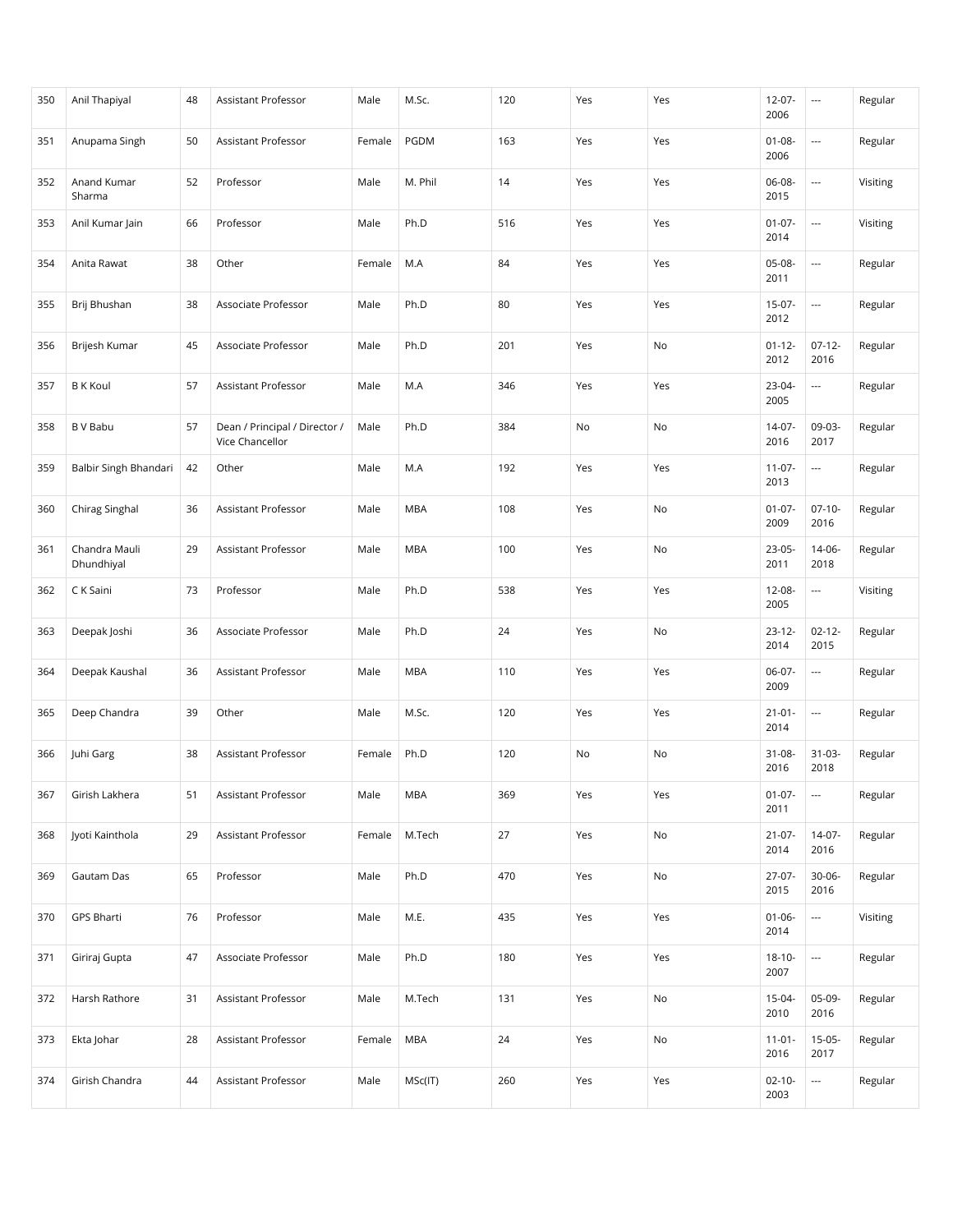| 375 | Govind Kumar<br>Kamboj        | 34 | Assistant Professor                              | Male   | M.Tech        | 108 | Yes | No  | $04 - 10 -$<br>2006 | $10 - 04 -$<br>2015      | Regular  |
|-----|-------------------------------|----|--------------------------------------------------|--------|---------------|-----|-----|-----|---------------------|--------------------------|----------|
| 376 | Gaurav Barkhanda              | 26 | Assistant Professor                              | Male   | M.Tech        | 25  | Yes | No  | 24-08-<br>2015      | $31 - 12 -$<br>2016      | Regular  |
| 377 | Jyotsna Ghildiyal<br>Bijalwan | 34 | <b>Assistant Professor</b>                       | Female | Ph.D          | 128 | Yes | Yes | $11 - 01 -$<br>2016 | $\overline{\phantom{a}}$ | Regular  |
| 378 | Happy Paul                    | 33 | Assistant Professor                              | Male   | Ph.D          | 60  | Yes | No  | $07 - 11 -$<br>2014 | $01 - 12 -$<br>2015      | Regular  |
| 379 | Gunjan Singh                  | 24 | Assistant Professor                              | Female | M.A           | 48  | No  | Yes | $15-07-$<br>2017    | $\overline{\phantom{a}}$ | Regular  |
| 380 | Harish Bhatt                  | 40 | Other                                            | Male   | M.Sc.         | 156 | Yes | Yes | 17-09-<br>2013      | $\overline{\phantom{a}}$ | Regular  |
| 381 | Harish Rawat                  | 36 | Assistant Professor                              | Male   | <b>MBA</b>    | 60  | Yes | Yes | $13 - 12 -$<br>2016 | ---                      | Regular  |
| 382 | Fakhrul Islam                 | 35 | Other                                            | Male   | M.COM         | 48  | Yes | Yes | 22-09-<br>2014      | $\overline{\phantom{a}}$ | Regular  |
| 383 | Kanika Dhawan                 | 30 | <b>Assistant Professor</b>                       | Female | M.A           | 73  | Yes | No  | 28-08-<br>2015      | $01 - 10 -$<br>2018      | Regular  |
| 384 | Misbahul Islam                | 45 | Professor                                        | Male   | Ph.D          | 236 | Yes | No  | $17 - 01 -$<br>2014 | 28-02-<br>2017           | Regular  |
| 385 | Manoj Badon                   | 42 | Assistant Professor                              | Male   | M.E.          | 87  | Yes | No  | $15-07-$<br>2010    | $02 - 12 -$<br>2015      | Regular  |
| 386 | Kamal Kant Joshi              | 41 | Assistant Professor                              | Male   | Ph.D          | 108 | Yes | Yes | 08-08-<br>2011      | $\overline{\phantom{a}}$ | Regular  |
| 387 | M L Dewal                     | 69 | Professor                                        | Male   | Ph.D          | 492 | Yes | No  | $20-07-$<br>2015    | $16 - 05 -$<br>2016      | Regular  |
| 388 | Magan Khali                   | 39 | Assistant Professor                              | Male   | M.Sc.         | 168 | Yes | Yes | 24-09-<br>2004      | $\overline{\phantom{a}}$ | Regular  |
| 389 | Kartikeya Raina               | 29 | Assistant Professor                              | Male   | <b>MBA</b>    | 83  | Yes | Yes | $05-07-$<br>2013    | $\hspace{0.05cm} \ldots$ | Regular  |
| 390 | Mohan Chandra<br>Pandey       | 65 | Professor                                        | Male   | Ph.D          | 434 | Yes | Yes | $01-07-$<br>2014    | $\overline{\phantom{a}}$ | Visiting |
| 391 | Manish Kumar                  | 44 | Dean / Principal / Director /<br>Vice Chancellor | Male   | Ph.D          | 240 | Yes | Yes | $01 - 10 -$<br>2000 | $\overline{\phantom{a}}$ | Regular  |
| 392 | Manu Pant                     | 32 | Assistant Professor                              | Female | Ph.D          | 84  | Yes | Yes | 19-09-<br>2011      | $\overline{a}$           | Regular  |
| 393 | Manish Gurung                 | 37 | Assistant Professor                              | Male   | <b>MBA</b>    | 108 | No  | No  | $02 - 01 -$<br>2017 | $20 - 06 -$<br>2018      | Regular  |
| 394 | Kavita Jukaria                | 24 | Other                                            | Female | M.Sc.         | 20  | Yes | Yes | 17-04-<br>2017      | ---                      | Regular  |
| 395 | MADHULIKA ESTHER<br>PRASAD    | 33 | Other                                            | Female | M.S           | 22  | Yes | Yes | $25-02-$<br>2017    | $\hspace{0.05cm} \ldots$ | Regular  |
| 396 | Manas Updhyay                 | 22 | Other                                            | Male   | <b>B.Tech</b> | 17  | Yes | Yes | $01-06-$<br>2017    | $\hspace{0.05cm} \ldots$ | Regular  |
| 397 | Narendra Singh<br>Bohra       | 37 | Associate Professor                              | Male   | Ph.D          | 167 | Yes | Yes | $01 - 04 -$<br>2010 | ---                      | Regular  |
| 398 | Navneet Rawat                 | 38 | Assistant Professor                              | Male   | Ph.D          | 163 | Yes | Yes | $17-02-$<br>2008    | $\hspace{0.05cm} \ldots$ | Regular  |
| 399 | Neelam Kathait                | 41 | Assistant Professor                              | Female | M.A           | 196 | Yes | Yes | $06-05-$<br>2010    | ---                      | Regular  |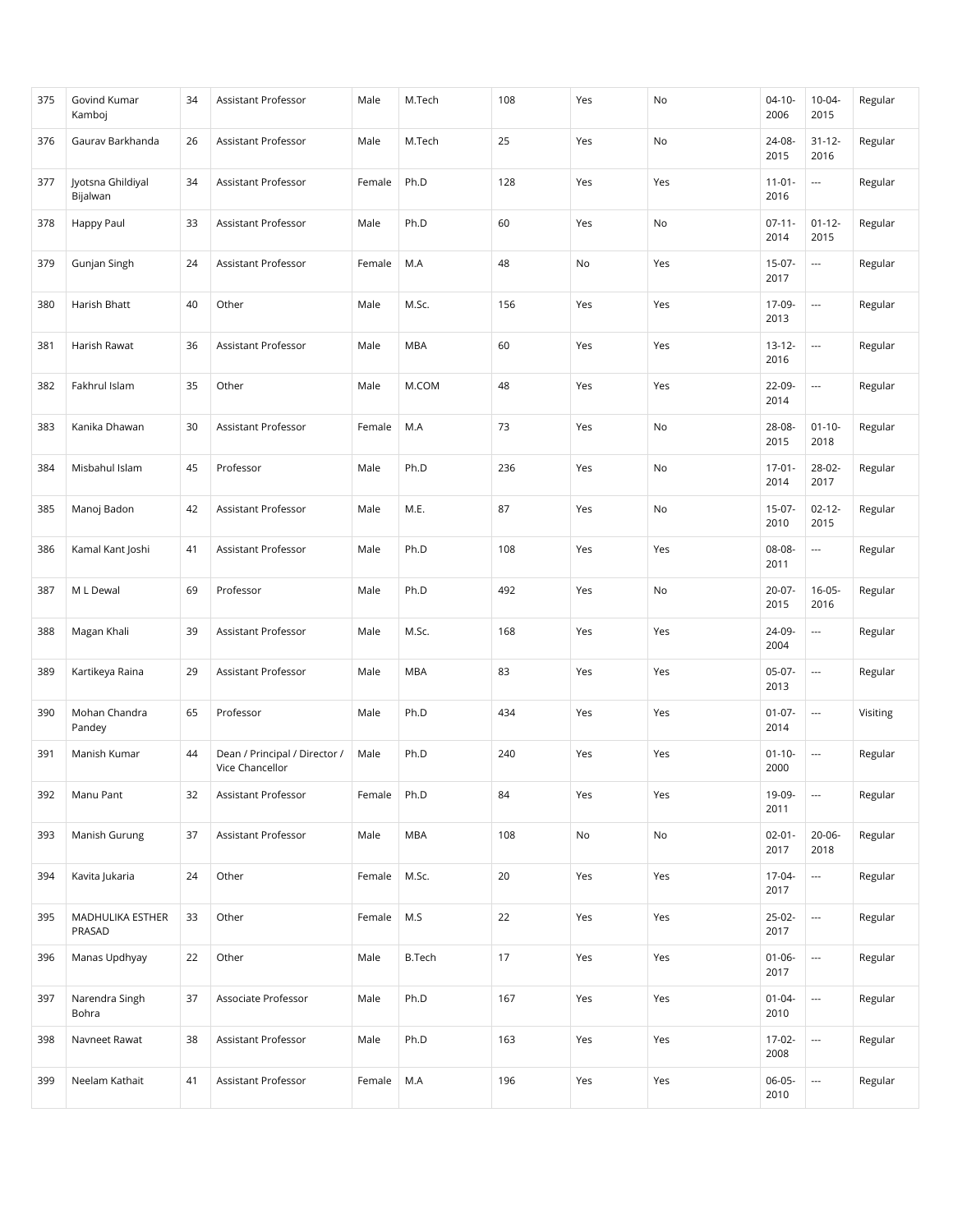| 400 | Neha Jagtap               | 27 | Assistant Professor        | Female | M.Tech     | 27  | Yes | No  | $06-07-$<br>2015    | 30-07-<br>2016           | Regular  |
|-----|---------------------------|----|----------------------------|--------|------------|-----|-----|-----|---------------------|--------------------------|----------|
| 401 | Nishtha Kapoor            | 31 | <b>Assistant Professor</b> | Female | <b>MBA</b> | 51  | Yes | Yes | $07-07-$<br>2014    | $\overline{\phantom{a}}$ | Regular  |
| 402 | Nandkishor Agarwal        | 65 | Professor                  | Male   | M.E.       | 482 | Yes | Yes | $01 - 07 -$<br>2014 | ---                      | Visiting |
| 403 | Mukund P Singh            | 48 | Professor                  | Male   | Ph.D       | 209 | Yes | Yes | $01 - 04 -$<br>2015 | $\overline{\phantom{a}}$ | Regular  |
| 404 | Nishi Saini               | 38 | Assistant Professor        | Female | <b>MBA</b> | 144 | Yes | No  | 09-08-<br>2012      | $15 - 12 -$<br>2015      | Regular  |
| 405 | Neeru Chaudhary           | 36 | Assistant Professor        | Female | Ph.D       | 96  | Yes | No  | 16-09-<br>2011      | $06-05-$<br>2016         | Regular  |
| 406 | Neeraj Aggarwal           | 46 | Professor                  | Male   | Ph.D       | 300 | Yes | No  | $18 - 08 -$<br>2015 | 19-08-<br>2015           | Regular  |
| 407 | Navita Rawat              | 37 | Assistant Professor        | Female | M.Tech     | 132 | Yes | No  | $27-07-$<br>2004    | $14-02-$<br>2015         | Regular  |
| 408 | Nihar Ranjan Pandey       | 49 | Assistant Professor        | Male   | <b>MBA</b> | 260 | Yes | Yes | $22 - 01 -$<br>2015 | ---                      | Visiting |
| 409 | Mridul Gupta              | 29 | Assistant Professor        | Male   | M.Tech     | 87  | Yes | No  | $01-07-$<br>2010    | $31 - 08 -$<br>2016      | Regular  |
| 410 | Priti Maurya              | 28 | Assistant Professor        | Female | M.Tech     | 38  | Yes | Yes | $11 - 06 -$<br>2015 | ---                      | Regular  |
| 411 | Op Soni                   | 65 | Professor                  | Male   | Ph.D       | 180 | Yes | No  | $02 - 02 -$<br>2015 | 23-08-<br>2016           | Regular  |
| 412 | Priyanka Negi             | 34 | Assistant Professor        | Female | M.Tech     | 146 | Yes | Yes | $31 - 08 -$<br>2007 | ---                      | Regular  |
| 413 | PP Bhaguna                | 70 | Professor                  | Male   | Ph.D       | 408 | Yes | No  | $11 - 02 -$<br>2013 | $07-01-$<br>2015         | Visiting |
| 414 | Puneet Goyal              | 35 | Professor                  | Male   | Ph.D       | 120 | Yes | No  | $03-12-$<br>2011    | $31 - 12 -$<br>2015      | Regular  |
| 415 | Parminder Singh<br>Sandhu | 44 | Professor                  | Male   | Ph.D       | 156 | Yes | No  | $29 - 01 -$<br>2015 | 05-09-<br>2016           | Regular  |
| 416 | Priti Sharma              | 33 | Assistant Professor        | Female | CA         | 43  | No  | Yes | $16 - 08 -$<br>2016 | $\overline{\phantom{a}}$ | Regular  |
| 417 | P C Barthwal              | 54 | Assistant Professor        | Male   | <b>MBA</b> | 294 | Yes | Yes | $16-03-$<br>1994    | $\overline{\phantom{a}}$ | Regular  |
| 418 | Pankaj Jha                | 42 | Associate Professor        | Male   | Ph.D       | 236 | Yes | No  | 09-02-<br>2004      | 28-08-<br>2018           | Regular  |
| 419 | Paratpar Sarkar           | 37 | Assistant Professor        | Male   | M.Sc.      | 152 | Yes | No  | $01 - 11 -$<br>2009 | $23 - 12 -$<br>2016      | Regular  |
| 420 | Priyanka Vaishnav         | 28 | Assistant Professor        | Female | M.Tech     | 38  | Yes | No  | $01 - 07 -$<br>2014 | $31 - 12 -$<br>2016      | Regular  |
| 421 | Praveen kalura            | 28 | Assistant Professor        | Male   | M.Tech     | 14  | No  | No  | $16-07-$<br>2016    | $15 - 06 -$<br>2017      | Regular  |
| 422 | Praveen Singh             | 43 | Assistant Professor        | Male   | Ph.D       | 98  | No  | Yes | 28-07-<br>2016      | ---                      | Regular  |
| 423 | Pinnacci Negi             | 31 | Assistant Professor        | Male   | MBA        | 35  | No  | Yes | 16-08-<br>2016      | $\hspace{0.05cm} \ldots$ | Regular  |
| 424 | Piyush Baluni             | 33 | Assistant Professor        | Male   | <b>MBA</b> | 96  | Yes | No  | $16-07-$<br>2009    | $21-09-$<br>2016         | Regular  |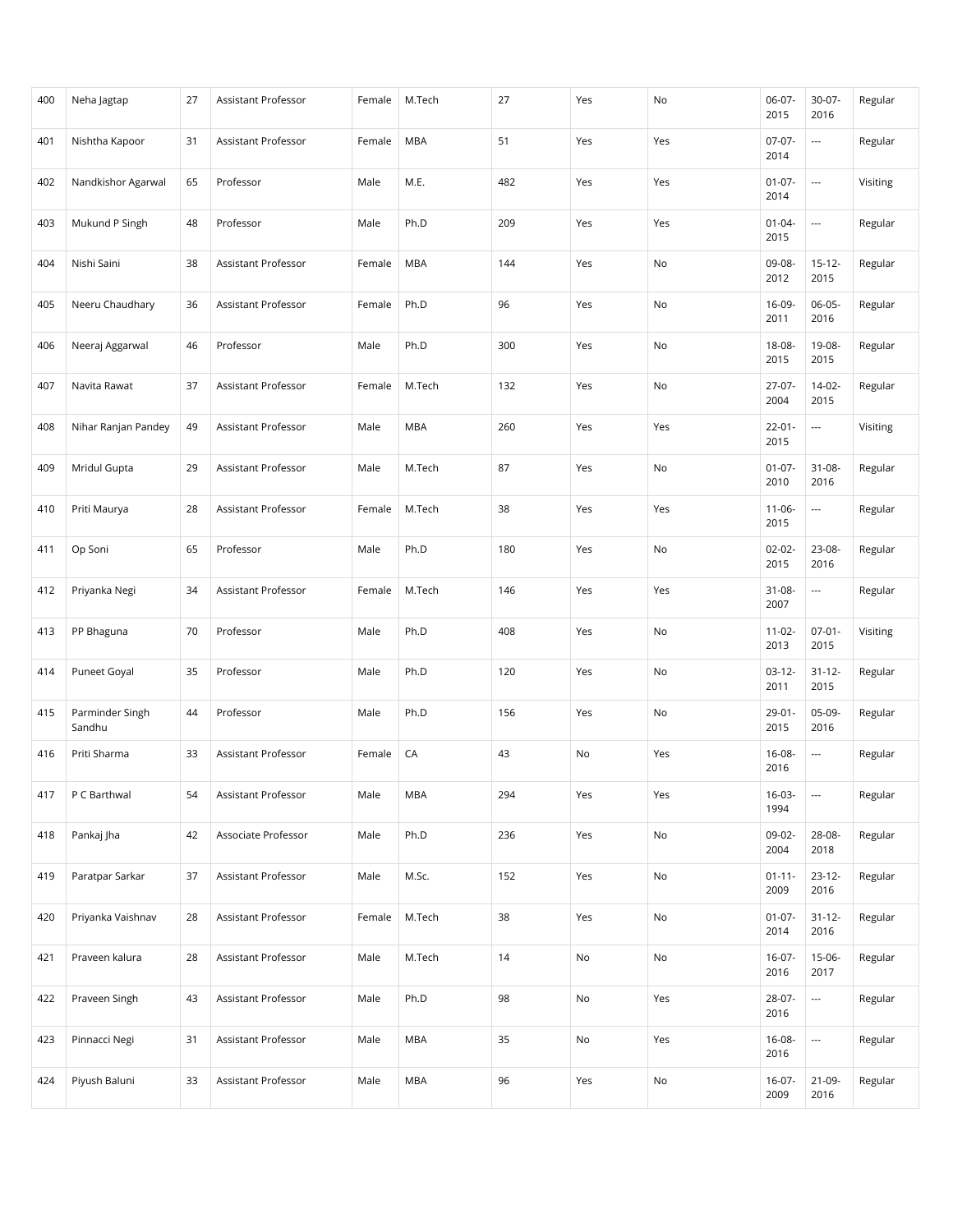| 425 | Pooja Kanojia              | 30 | Assistant Professor | Female | <b>MBA</b> | 72  | No  | Yes           | $25-07-$<br>2017    | $\hspace{0.05cm} \ldots$ | Regular  |
|-----|----------------------------|----|---------------------|--------|------------|-----|-----|---------------|---------------------|--------------------------|----------|
| 426 | Rahul Raj                  | 35 | Associate Professor | Male   | Ph.D       | 56  | Yes | Yes           | $20 - 01 -$<br>2014 | ---                      | Regular  |
| 427 | Rashmi Tripathi            | 39 | Assistant Professor | Female | Ph.D       | 182 | Yes | No            | $14-07-$<br>2012    | 22-04-<br>2017           | Regular  |
| 428 | Raj K Dhar                 | 61 | Professor           | Female | Ph.D       | 397 | No  | Yes           | $05-08-$<br>2016    | $\sim$                   | Regular  |
| 429 | Ravindra Nath<br>Chibber   | 63 | Professor           | Male   | Ph.D       | 27  | Yes | Yes           | $29 - 01 -$<br>2015 | $\overline{\phantom{a}}$ | Visiting |
| 430 | Rakesh Kumar Shah          | 63 | Professor           | Male   | Ph.D       | 25  | Yes | Yes           | 06-08-<br>2015      | ---                      | Visiting |
| 431 | Rajeshri Thapa             | 47 | Assistant Professor | Female | M.A        | 109 | No  | Yes           | 30-08-<br>2016      | $\overline{\phantom{a}}$ | Regular  |
| 432 | R Shivrain                 | 69 | Associate Professor | Male   | M.A        | 528 | Yes | No            | $20 - 07 -$<br>2012 | $20-07-$<br>2016         | Regular  |
| 433 | Rajeev Rana                | 36 | Assistant Professor | Male   | M.A        | 50  | No  | No            | 25-07-<br>2016      | $16 - 08 -$<br>2017      | Regular  |
| 434 | Rakhee Ghanshala           | 39 | Assistant Professor | Female | <b>MBA</b> | 108 | Yes | Yes           | $02-09-$<br>2009    | $\overline{\phantom{a}}$ | Regular  |
| 435 | R P Nautiyal               | 73 | Professor           | Male   | <b>MBA</b> | 280 | Yes | No            | $02 - 06 -$<br>2007 | $07-10-$<br>2015         | Regular  |
| 436 | Ragini                     | 29 | Assistant Professor | Female | Ph.D       | 72  | No  | Yes           | 18-07-<br>2017      | $\sim$                   | Regular  |
| 437 | Ranjit Kumar<br>Mukherji   | 46 | Assistant Professor | Male   | <b>MBA</b> | 72  | No  | Yes           | 24-07-<br>2017      | ---                      | Regular  |
| 438 | Raghunandan Gaur           | 43 | Other               | Male   | M.A        | 180 | Yes | Yes           | $01 - 01 -$<br>2014 | $\overline{\phantom{a}}$ | Regular  |
| 439 | Rupa Khanna<br>Malhotra    | 44 | Associate Professor | Female | Ph.D       | 255 | Yes | Yes           | $27 - 12 -$<br>2007 | $\overline{\phantom{a}}$ | Regular  |
| 440 | Sanjeev Kumar Arora        | 38 | Associate Professor | Male   | <b>MBA</b> | 182 | Yes | Yes           | $20-07-$<br>2009    | $\overline{\phantom{a}}$ | Regular  |
| 441 | Shilpi Saxena              | 29 | Assistant Professor | Female | M.Tech     | 26  | Yes | No            | 28-07-<br>2014      | $02-05-$<br>2016         | Regular  |
| 442 | Sandeep Choudhary          | 39 | Assistant Professor | Male   | <b>MBA</b> | 156 | Yes | No            | 12-09-<br>2011      | $16-01 -$<br>2016        | Regular  |
| 443 | Roohi Naaz                 | 27 | Assistant Professor | Female | <b>MBA</b> | 43  | No  | Yes           | 18-07-<br>2016      | ---                      | Regular  |
| 444 | Saurabh Chauhan            | 26 | Assistant Professor | Male   | M.Tech     | 13  | No  | No            | 08-08-<br>2016      | $31 - 12 -$<br>2016      | Regular  |
| 445 | Sachin Ghai                | 37 | Assistant Professor | Male   | M. Phil    | 120 | Yes | Yes           | 19-10-<br>2008      | ---                      | Regular  |
| 446 | Sanjay Painuly             | 38 | Assistant Professor | Male   | M.Sc.      | 157 | Yes | Yes           | $02 - 08 -$<br>2010 | $\ldots$                 | Regular  |
| 447 | Satanjay Singh Pundir      | 41 | Assistant Professor | Male   | M.COM      | 156 | Yes | Yes           | $15-05-$<br>2012    | $\overline{\phantom{a}}$ | Regular  |
| 448 | Sameer Singh               | 32 | Assistant Professor | Male   | M.Tech     | 36  | Yes | No            | 23-02-<br>2013      | $02 - 12 -$<br>2015      | Regular  |
| 449 | Sharat Chandra<br>Bhardwaj | 33 | Assistant Professor | Male   | M.Tech     | 60  | Yes | $\mathsf{No}$ | 05-08-<br>2011      | 03-08-<br>2015           | Regular  |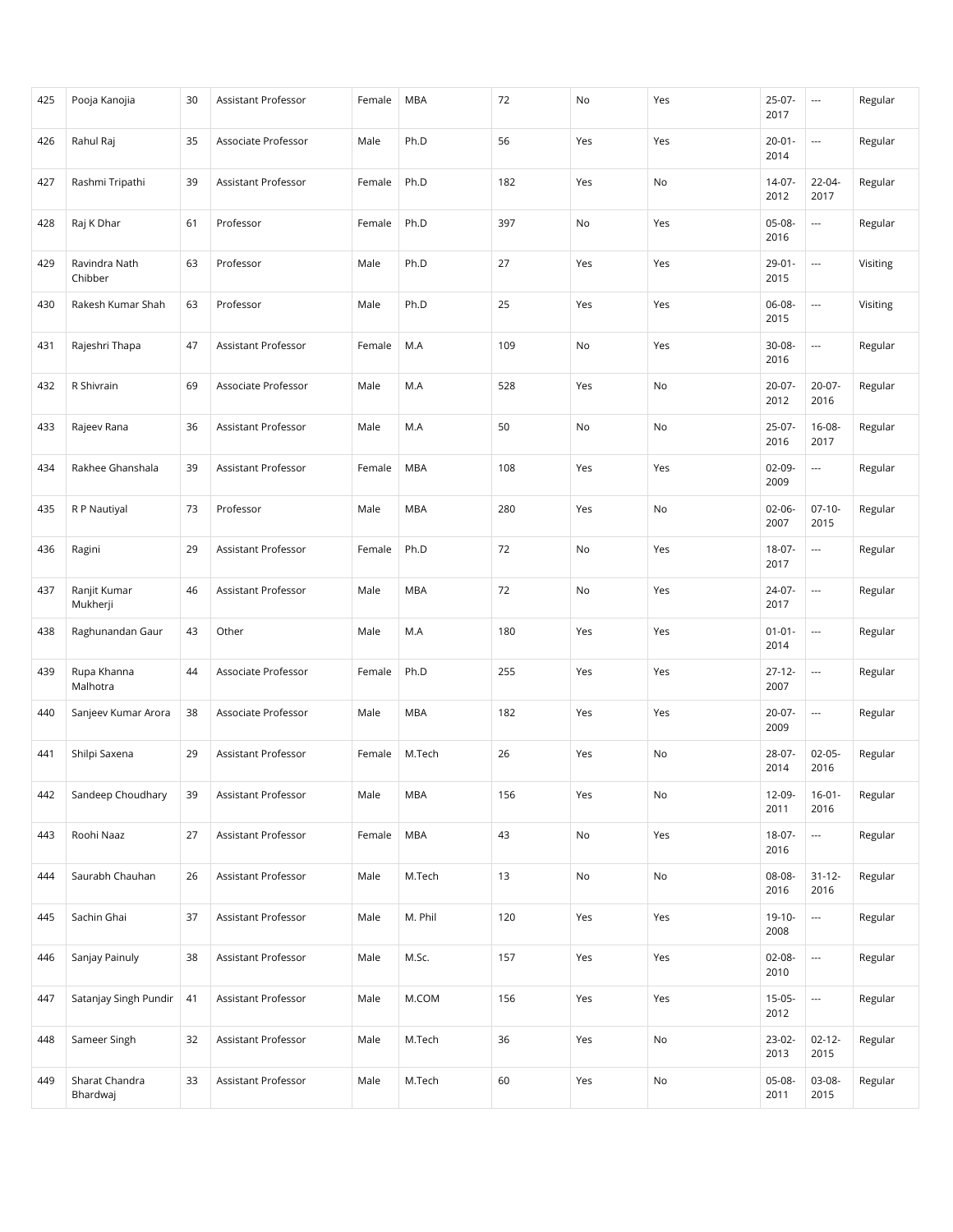| 450 | Ritesh Kumar             | 26 | Assistant Professor        | Male   | M.Tech                      | 12  | Yes | No  | 09-06-<br>2015      | $08-12-$<br>2016         | Regular  |
|-----|--------------------------|----|----------------------------|--------|-----------------------------|-----|-----|-----|---------------------|--------------------------|----------|
| 451 | Shilpi Mittal            | 33 | <b>Assistant Professor</b> | Female | <b>MBA</b>                  | 138 | Yes | Yes | $01 - 05 -$<br>2012 | $\overline{\phantom{a}}$ | Regular  |
| 452 | Sahib Sablok             | 32 | Assistant Professor        | Male   | <b>MBA</b>                  | 35  | Yes | Yes | $19-10-$<br>2015    | ---                      | Regular  |
| 453 | S M Mariyam Fatima       | 38 | Assistant Professor        | Female | <b>MBA</b>                  | 129 | Yes | No  | $25 - 04 -$<br>2015 | $25-06-$<br>2016         | Regular  |
| 454 | Sandeep Kohli            | 42 | Assistant Professor        | Male   | <b>MBA</b>                  | 192 | No  | No  | $17 - 10 -$<br>2016 | 09-03-<br>2017           | Regular  |
| 455 | Sarita Budiyal           | 29 | <b>Assistant Professor</b> | Female | M.Tech                      | 50  | Yes | No  | $17-07-$<br>2013    | $14 - 12 -$<br>2016      | Regular  |
| 456 | Sakshi Gupta             | 30 | Assistant Professor        | Female | M.Tech                      | 97  | Yes | Yes | 26-08-<br>2011      | $\overline{\phantom{a}}$ | Regular  |
| 457 | Ravish Kukreti           | 32 | Assistant Professor        | Male   | M.A.(Tourism<br>Management) | 110 | Yes | Yes | $01 - 07 -$<br>2009 | $\overline{\phantom{a}}$ | Regular  |
| 458 | Sakshita Anand           | 32 | Assistant Professor        | Female | Ph.D                        | 36  | Yes | Yes | $01 - 06 -$<br>2017 | $\overline{\phantom{a}}$ | Regular  |
| 459 | Santosh Chandra<br>Bhatt | 41 | Other                      | Male   | M.Sc.                       | 132 | Yes | Yes | $22 - 03 -$<br>2013 | $\overline{\phantom{a}}$ | Regular  |
| 460 | Sant Ram Sharma          | 36 | Other                      | Male   | M.A                         | 132 | Yes | Yes | 14-07-<br>2013      | ---                      | Regular  |
| 461 | Shipra Agarwal           | 43 | Associate Professor        | Female | Ph.D                        | 199 | No  | Yes | $20-07-$<br>2016    | $\overline{\phantom{a}}$ | Regular  |
| 462 | Vinod Prasad Raturi      | 33 | Assistant Professor        | Male   | M.Sc.                       | 110 | Yes | Yes | 09-09-<br>2011      | $\overline{\phantom{a}}$ | Regular  |
| 463 | Vikram Singh Rautela     | 39 | Assistant Professor        | Male   | M.A                         | 134 | Yes | Yes | 29-07-<br>2015      | $\overline{\phantom{a}}$ | Regular  |
| 464 | Taha Siddique            | 30 | Assistant Professor        | Female | M.A                         | 97  | Yes | Yes | 05-08-<br>2015      | ---                      | Regular  |
| 465 | Vipin Ghildiyal          | 36 | Assistant Professor        | Male   | Ph.D                        | 11  | Yes | No  | 03-08-<br>2007      | $26 - 08 -$<br>2016      | Regular  |
| 466 | Shivani Bahuguna         | 33 | Assistant Professor        | Female | M.Tech                      | 89  | Yes | No  | 24-06-<br>2009      | $26 - 08 -$<br>2016      | Regular  |
| 467 | Uday Khanna              | 41 | Assistant Professor        | Male   | Ph.D                        | 156 | Yes | No  | 07-08-<br>2008      | $15-07-$<br>2016         | Regular  |
| 468 | Vinay Rana               | 44 | Professor                  | Male   | Ph.D                        | 284 | Yes | Yes | $07 - 01 -$<br>2016 | ---                      | Regular  |
| 469 | Subhash Gupta            | 54 | Professor                  | Male   | Ph.D                        | 123 | Yes | Yes | $01 - 05 -$<br>2010 |                          | Regular  |
| 470 | Vijay Mehra              | 77 | Professor                  | Male   | M.Tech                      | 643 | Yes | Yes | $01 - 05 -$<br>2002 | $\overline{\phantom{a}}$ | Visiting |
| 471 | Sushil Kumar<br>Chamoli  | 33 | Assistant Professor        | Male   | M.Tech                      | 109 | Yes | No  | 12-08-<br>2008      | $10 - 12 -$<br>2016      | Regular  |
| 472 | Vishal Sagar             | 44 | Associate Professor        | Male   | Ph.D                        | 204 | Yes | Yes | $01 - 10 -$<br>2011 | $\overline{\phantom{a}}$ | Regular  |
| 473 | Umesh Joshi              | 58 | Assistant Professor        | Male   | M.COM                       | 96  | Yes | No  | 07-04-<br>2015      | $07-07-$<br>2016         | Regular  |
| 474 | Subodh Pundir            | 41 | Assistant Professor        | Female | M.COM                       | 156 | Yes | Yes | 28-08-<br>2014      | $\overline{\phantom{a}}$ | Regular  |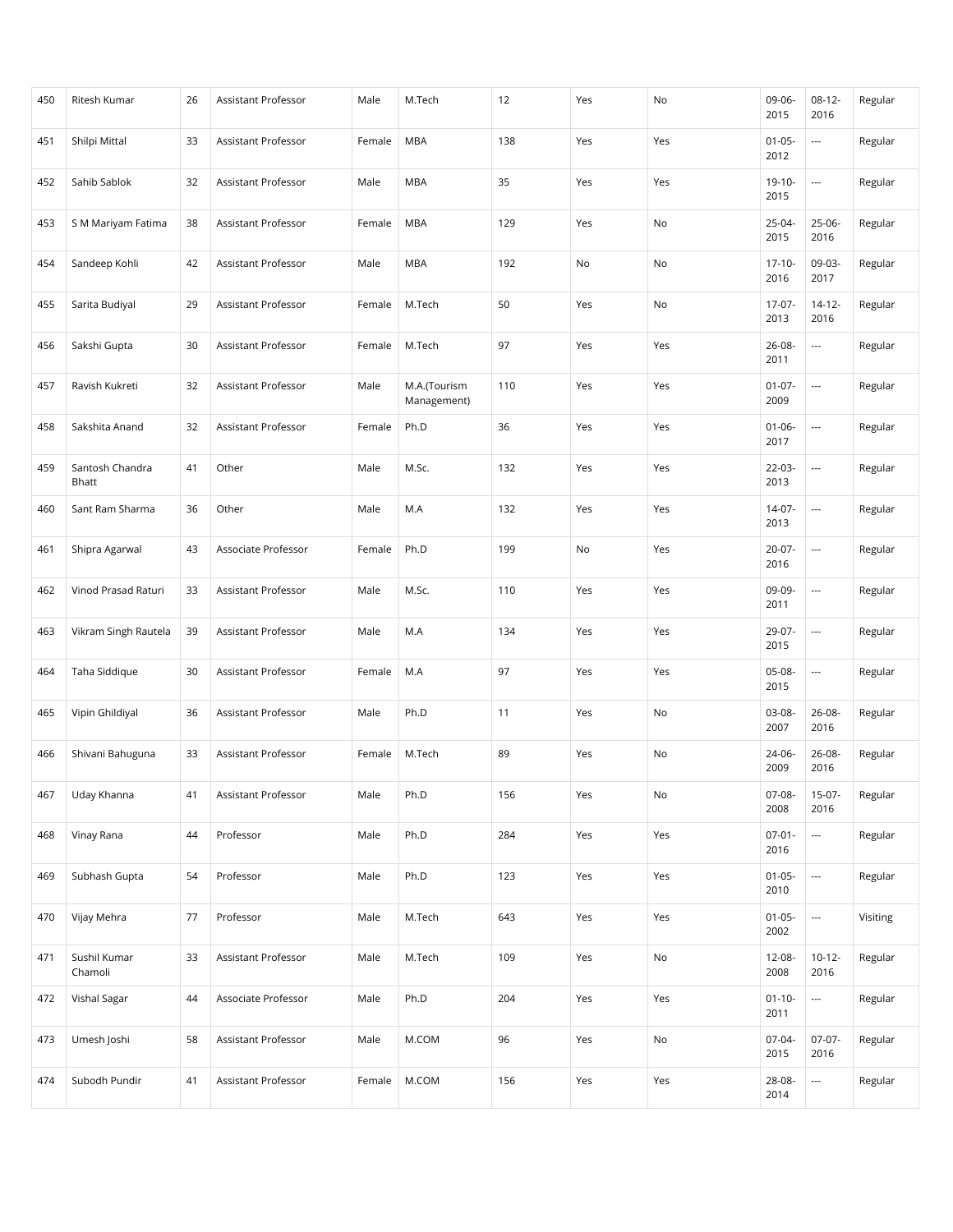| 475 | Shweta Tyagi                | 35 | Assistant Professor        | Female | M.Tech      | 96  | Yes | No  | $22 - 12 -$<br>2014 | $01 - 06 -$<br>2016      | Regular  |
|-----|-----------------------------|----|----------------------------|--------|-------------|-----|-----|-----|---------------------|--------------------------|----------|
| 476 | Vineet Singh                | 42 | Associate Professor        | Male   | Ph.D        | 96  | Yes | No  | $02 - 01 -$<br>2015 | $01 - 02 -$<br>2016      | Regular  |
| 477 | Vijay Chaudhary             | 36 | Assistant Professor        | Male   | M.Tech      | 94  | Yes | No  | $12 - 05 -$<br>2011 | $10-10-$<br>2015         | Regular  |
| 478 | Swati Arya                  | 26 | Assistant Professor        | Female | M.Tech      | 33  | Yes | No  | $10 - 12 -$<br>2015 | $01 - 08 -$<br>2017      | Regular  |
| 479 | Vivek Sharma                | 30 | Assistant Professor        | Male   | M.Tech      | 42  | Yes | No  | 09-04-<br>2012      | $14-07-$<br>2016         | Regular  |
| 480 | Vivek Saxena                | 43 | Assistant Professor        | Male   | M.Sc.       | 160 | Yes | No  | $30 - 06 -$<br>2007 | $15-03-$<br>2016         | Regular  |
| 481 | Surya Dev Prasad            | 30 | Assistant Professor        | Male   | M.Tech      | 91  | Yes | No  | 19-08-<br>2013      | 18-04-<br>2017           | Regular  |
| 482 | Vikas Khatri                | 38 | Assistant Professor        | Male   | Ph.D        | 105 | Yes | No  | $03-02-$<br>2014    | 18-04-<br>2017           | Regular  |
| 483 | Smriti Tandon               | 31 | Assistant Professor        | Female | Ph.D        | 61  | Yes | Yes | $01 - 08 -$<br>2013 | $\hspace{0.05cm} \ldots$ | Regular  |
| 484 | Vipul Bhandari              | 35 | <b>Assistant Professor</b> | Male   | <b>MBA</b>  | 126 | Yes | Yes | 20-08-<br>2011      | $\overline{\phantom{a}}$ | Regular  |
| 485 | Sreemoyee Thapa<br>Dasgupta | 38 | Assistant Professor        | Female | <b>MBA</b>  | 120 | No  | Yes | 26-09-<br>2016      | $\overline{\phantom{a}}$ | Regular  |
| 486 | Sonam Kapoor                | 31 | Assistant Professor        | Female | <b>BHMS</b> | 120 | Yes | Yes | $15 - 10 -$<br>2015 | $\overline{\phantom{a}}$ | Regular  |
| 487 | Shruti sharma               | 29 | Assistant Professor        | Female | <b>MBA</b>  | 72  | No  | Yes | 13-07-<br>2017      | $\overline{\phantom{a}}$ | Regular  |
| 488 | Tweena Pandey               | 34 | Assistant Professor        | Female | <b>MBA</b>  | 132 | No  | Yes | $01 - 07 -$<br>2017 | $\overline{\phantom{a}}$ | Regular  |
| 489 | Shweta Belwal               | 39 | Associate Professor        | Female | Ph.D        | 156 | Yes | Yes | 24-04-<br>2017      | $\overline{\phantom{a}}$ | Regular  |
| 490 | Yamini Rebekka<br>Simon     | 31 | Assistant Professor        | Female | <b>MBA</b>  | 36  | No  | Yes | $01-07-$<br>2017    | $\overline{\phantom{a}}$ | Regular  |
| 491 | V N Chaturvedi              | 59 | Professor                  | Male   | M.A         | 121 | No  | No  | $01 - 08 -$<br>2017 | $17 - 01 -$<br>2018      | Visiting |
| 492 | Vikas Agarwal               | 46 | Assistant Professor        | Male   | <b>MBA</b>  | 108 | No  | Yes | 16-08-<br>2016      | $\hspace{0.05cm} \ldots$ | Regular  |
| 493 | Vikas Verma                 | 31 | Assistant Professor        | Male   | <b>MBA</b>  | 36  | Yes | Yes | $22 - 01 -$<br>2015 | ---                      | Regular  |
| 494 | Vivekanand Kuriyal          | 29 | Assistant Professor        | Male   | <b>MCA</b>  | 77  | Yes | Yes | $11-04-$<br>2011    | $\overline{\phantom{a}}$ | Regular  |
| 495 | Amit Dandriyal              | 41 | Assistant Professor        | Male   | M.Sc.       | 165 | Yes | Yes | $01-09-$<br>2004    | $\overline{\phantom{a}}$ | Regular  |
| 496 | Gopal                       | 34 | Assistant Professor        | Male   | M.COM       | 108 | Yes | Yes | 18-02-<br>2009      | $\scriptstyle\cdots$     | Regular  |
| 497 | Komal Rahi                  | 26 | Assistant Professor        | Female | <b>MCA</b>  | 36  | Yes | Yes | $16-03-$<br>2015    | $\overline{\phantom{a}}$ | Regular  |
| 498 | Monica Sharma               | 29 | Assistant Professor        | Female | <b>MBA</b>  | 60  | Yes | Yes | 14-03-<br>2016      | $\hspace{0.05cm} \ldots$ | Regular  |
| 499 | Payal Jain                  | 30 | Assistant Professor        | Female | <b>MBA</b>  | 48  | Yes | No  | $25 - 01 -$<br>2016 | $08-11-$<br>2017         | Regular  |